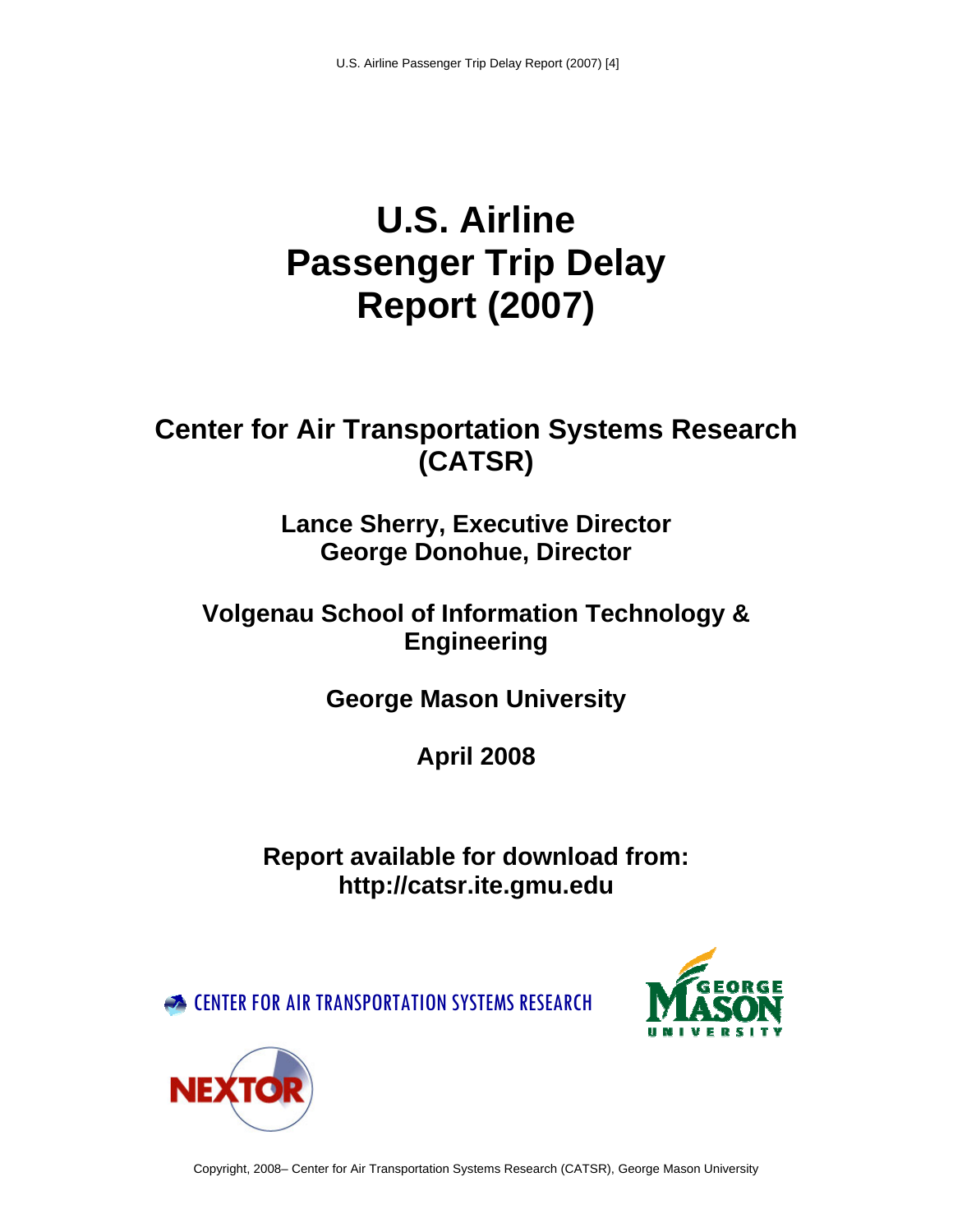This page intentionally left blank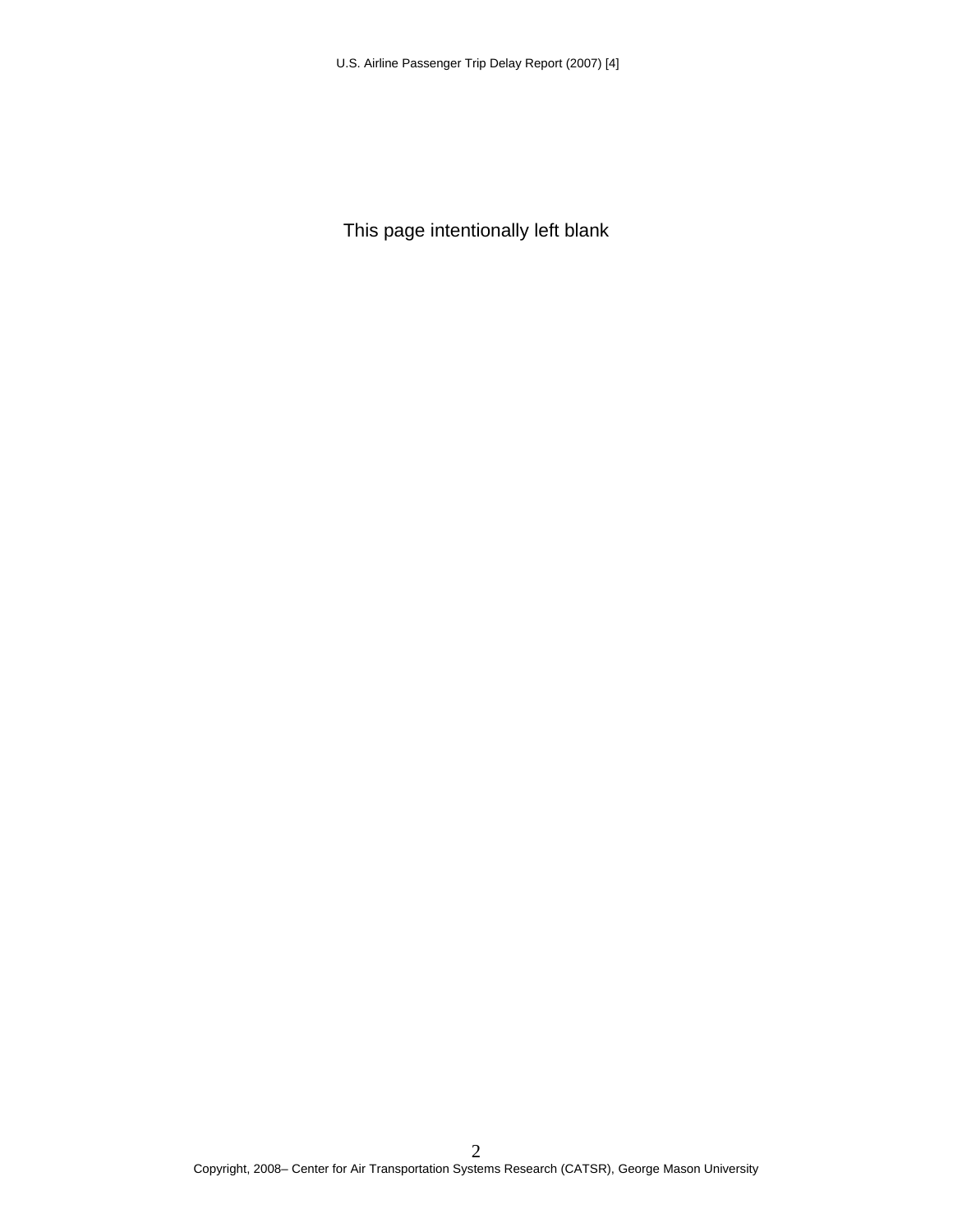### **U.S. Airline Passenger Trip Delay Report (2007)**

#### **Objective**

The objective of this report is to provide statistics for delays experienced by *Passengers* on scheduled airline flights.

Passenger trip delays are not the same as flight delays. In addition to delayed flights, passengers accrue delays to their trips due to cancelled flights, diverted flights, and oversold flights.

This report supplements government and airline industry reports that focus on *airline flight* and *air traffic control* performance.

#### **Definition of Passenger Trip Delays**

Passenger Trip Delays are the delays experienced by passengers at the time of arrival at the gate at the intended destination airport. The delay is computed relative to the scheduled arrival time published on the original airline ticket (not the –rebooked ticket). Passenger Trip Delays include trip disruptions accrued due to:

- 1. delayed flights
- 2. rebooking due to cancelled flights
- 3. rebooking after denied boarding on oversold flights
- 4. diverted flights

Individual passenger trip delay is determined by the combination of the *likelihood* of being on a flight in one of the four categories above, and on the *magnitude* of the delay experienced by passengers in each one of the four categories.

In many ways, the passenger experience is akin to spinning a game wheel with probabilities for on-time, delayed, cancelled, diverted and oversold flights. The "award" for each category is the amount of trip delay accrued by each passenger in each category. See sketch on the next page.

#### Notes on the Statistics and Sources of Data in this Report

All of the statistics reported in this document are Expected Values of Passenger Trip Delay. This parameter represents the "average" amount of trip delay "expected" by passengers on a large sample of flights in the presence of fixed probabilities for: on-time flights, delayed flights, cancelled flights, diverted flights, and oversold flights.

It should be noted that the average Passenger Trip Delay reported is: (i) drawn from asymmetrical statistical distributions with long right tails, and that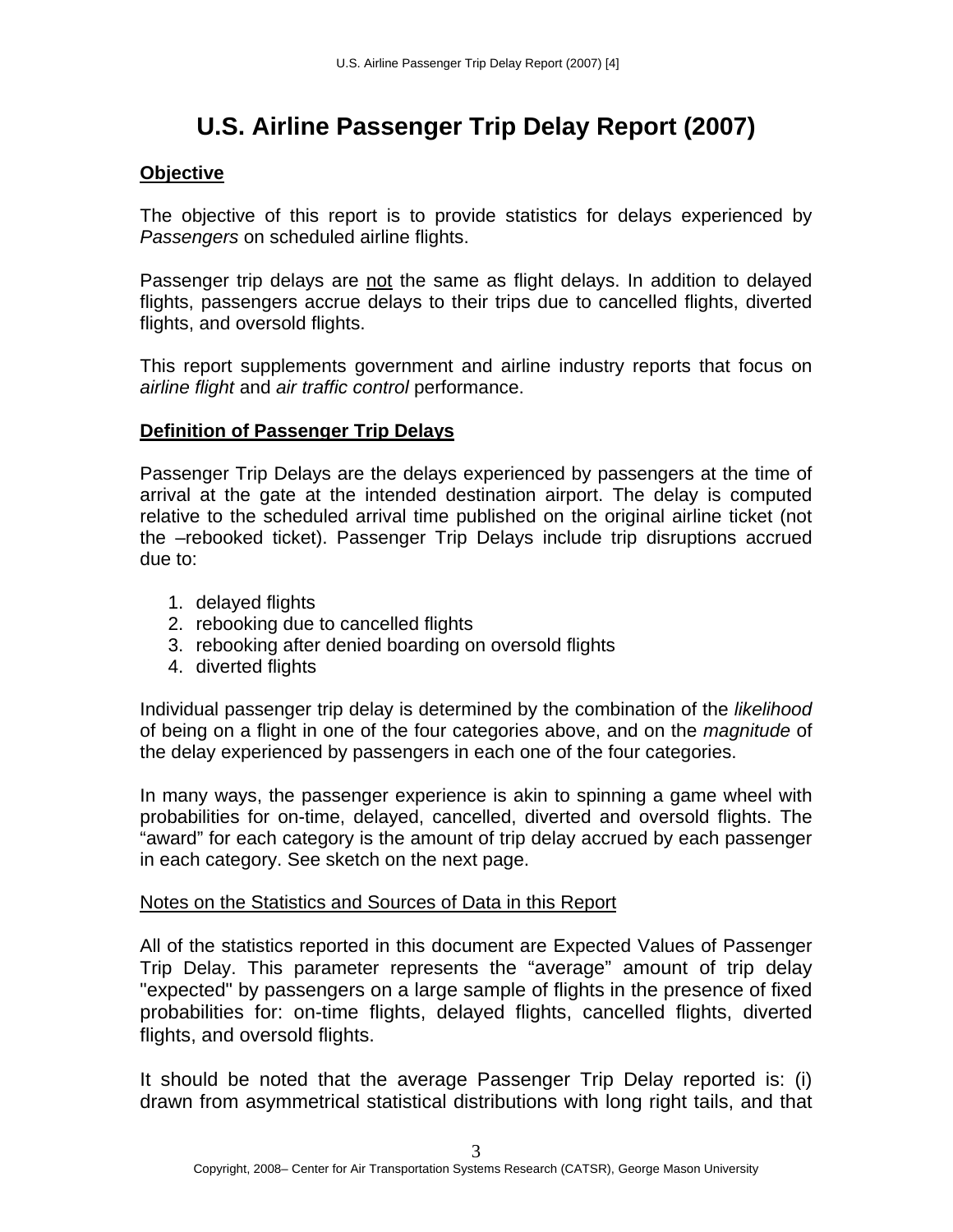(ii) the long right tails exhibit significant delay penalties. In the case of Passenger Trip Delays there are a growing number of "unlucky" passengers in the tails of the distribution that experience significant disruptions to their travel.

This report covers only "single-segment" flights. Passenger trip delays due to missed connections are not reported as the itineraries of connecting passengers are not readily available and cannot be accurately estimated.

The statistics reported are estimates based on data provided the Bureau of Transportation Statistics (http://www.bts.gov/) and other secondary sources.

#### Funding of this Report

Funding for this report is provided by the George Mason University Research Foundation. To make a tax-free donation to this foundation please contact Executive Director of the Center for Air Transportation Systems Research (CATSR), Dr. Lance Sherry, at 703-993-1711.

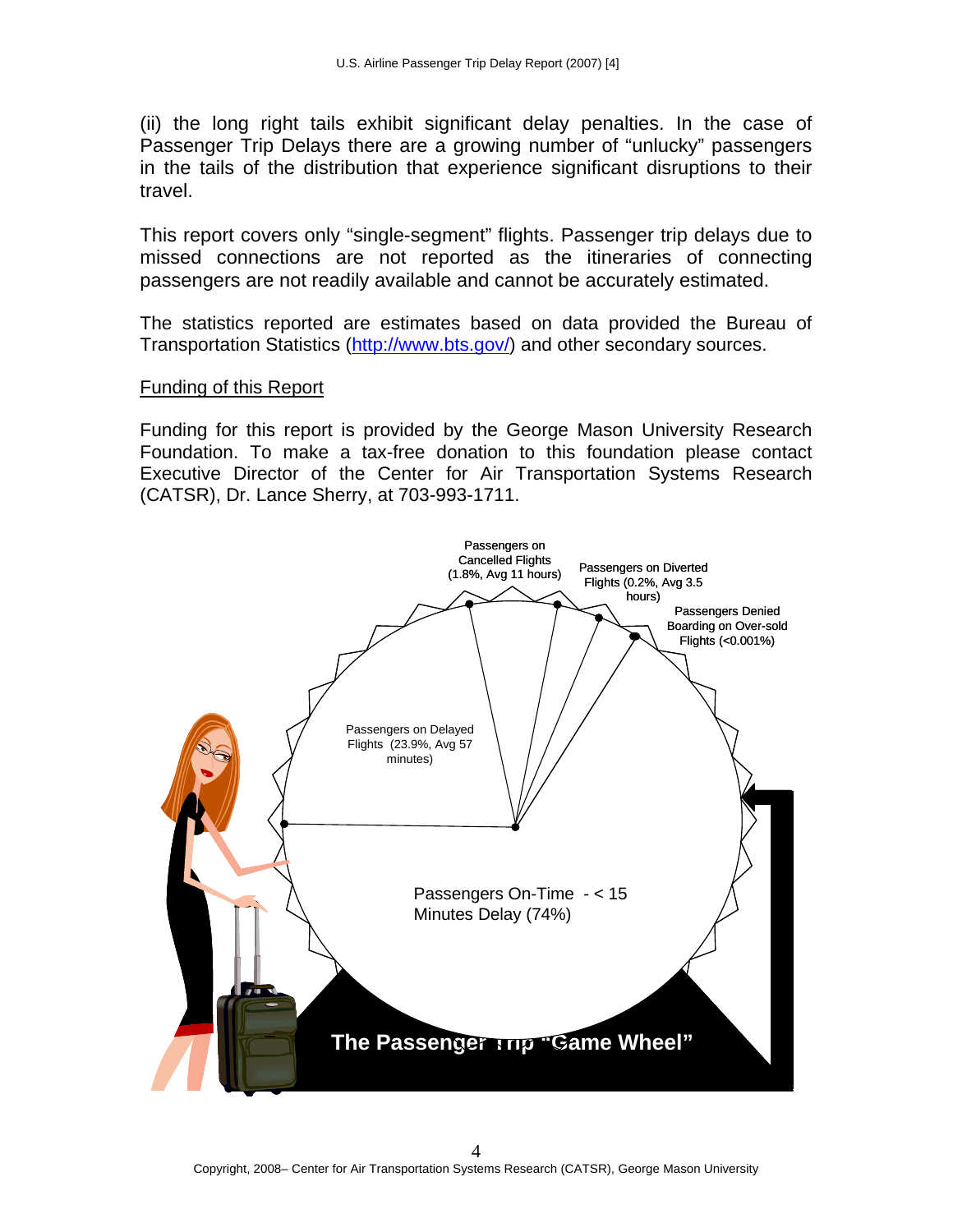#### **2007 Results**

Delays experienced by passengers flying domestic routes in the U.S. were up sharply over 2006.

Total passenger trip delays were up 29% over 2006 to a total of 281.4M hours (or 32,477 years).

A conservative estimate places the annual cost of these delays to be \$8.5 billion in lost productivity to the nation's economy.

In 2007 647 million passenger trips were flown by U.S.

domestic airlines between 267 airports on 7.4 million flights. This equated to a 4.5% increase in passengers over 2006.

The large increase in Total Passenger Trip Delays was the result of the combination of fewer empty seats on flights and an increase in the number of canceled flights. The passengers on cancelled flights were forced to wait significantly longer times for their re-booked flights. Many passengers were forced to spend the night before resuming their trip the next day.

In 2007, the average Passenger Trip Delay experienced across all airline passengers was 26.3 minutes, up 5 minutes (+23%) from 2006.

Roughly 1 out of 4 passengers (26%) experienced a Passenger Trip Delay in 2007, a 2% increase over 2006. The average duration of the delay experienced by these disrupted passengers was 1 hour 54 minutes, a 24 minute increase over 2006. See table on next page.

**Delays for disrupted passengers increased by 24 minutes (a 26% increase over 2006)** 

Passenger trips were disrupted by 4 categories of delays:

- 1. Passengers on Delayed Flights: In 2007, 23.9% of the passengers were on flights that were delayed. These passengers experienced an average delay of 57 minutes, an increase of 2 minutes from 2006.
- 2. Passengers on Cancelled Flights: The percentage of passengers on cancelled flights increased from 1.4%% in 2006 to 1.8% in 2007. Because there were fewer empty seats on subsequent flights, passengers on cancelled flights were frequently re-booked on flights the following day resulting in overnight stays and significant trip delays.

The average delay for these passengers was 11 hours, a 10% increase over 2006.

**Total Passenger Trip Delays in 2007: 32,477 years** 

**Total Passenger Trip Delays increased 29% in 2007** 

**Cost to economy \$8.5B per Year**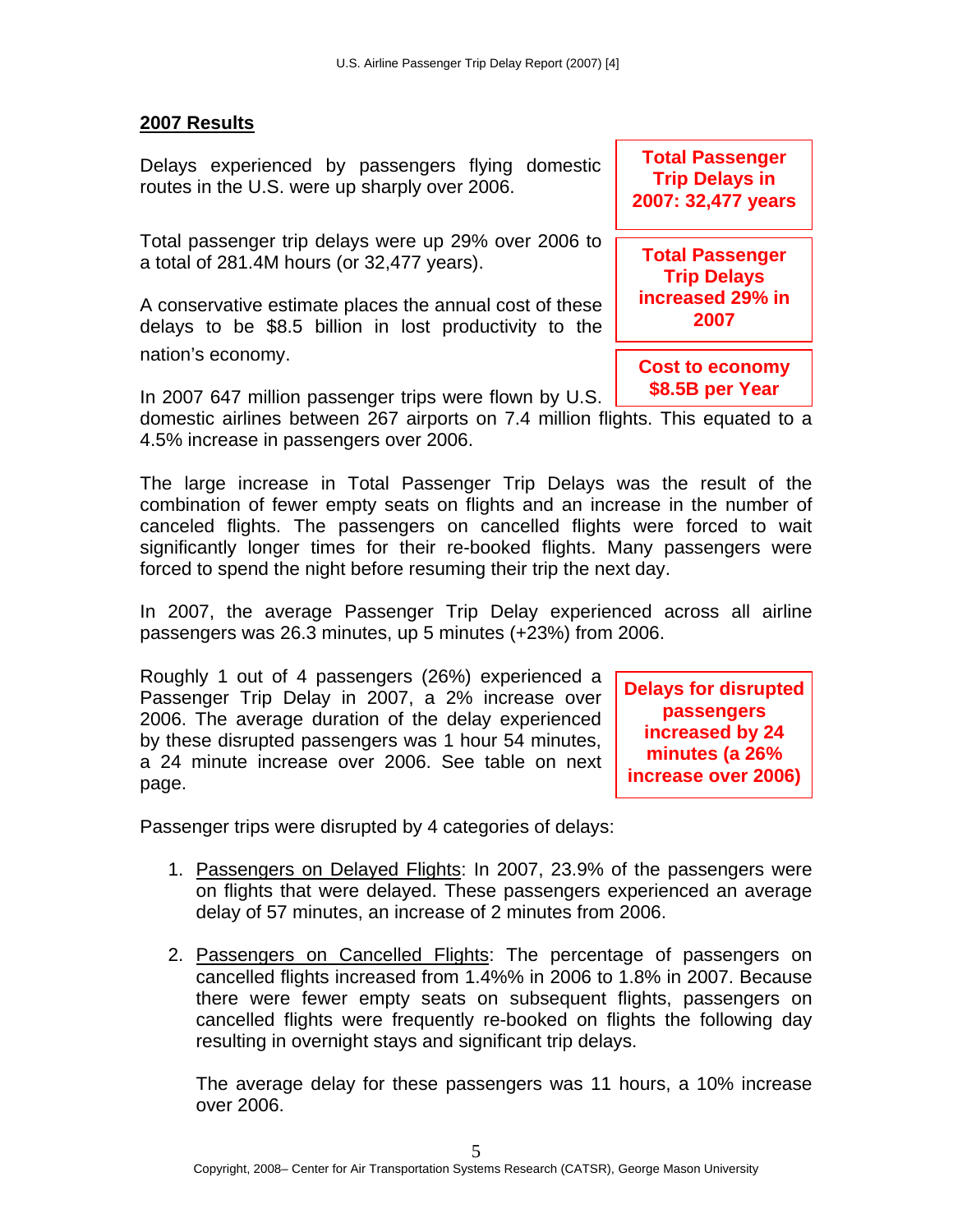- 3. Passengers on Diverted Flights: The number of passengers on diverted flights remained fixed at 0.2% of total passengers.
- 4. Passengers Denied Boarding on Oversold Flights: The number of passengers denied boarding due to over-sold flights increased by 14% to 1.14 per 10, 000 passengers. These passengers experienced no change in trip delays from 2006. Even with less empty seats on each flight, the airlines were still able to accommodate these passengers on the next available flight.

#### **Summary of Percentage Passengers On-Time/Average Passenger Trip Delay**

|                                                      |                                      | <b>Percentage Passengers</b>      |                          | <b>Average Passenger Trip Delay</b> |                        |                          |
|------------------------------------------------------|--------------------------------------|-----------------------------------|--------------------------|-------------------------------------|------------------------|--------------------------|
|                                                      | 2007                                 | 2006                              | Change<br>+ worse)       | 2007                                | 2006                   | Change<br>(+ worse)      |
| Passengers Experiencing<br>Trip Delay (>15 minutes)  | 26%                                  | 23.5%                             | $+2.5%$                  | 1 hour $54$<br>minutes              | 1 hour $30$<br>minutes | $+24$<br>minutes         |
| Passengers on<br><b>Delayed Flights</b>              | 23.9%                                | 21.9%                             | $+2\%$                   | 57<br>minutes                       | 55<br>minutes          | $+2$<br>minutes          |
| Passengers on<br>Cancelled Flights                   | 1.8%                                 | 1.4%                              | $+0.4%$                  | 11 hours                            | 10 hours               | $+1$ hour                |
| Passengers on<br><b>Diverted Flights</b>             | 0.2%                                 | 0.2%                              | N <sub>0</sub><br>Change | 3.75<br>hours                       | 3.75<br>hours          | N <sub>o</sub><br>Change |
| Passengers Denied<br>Boarding on<br>Oversold Flights | $< 0.001\%$<br>$(1.14)$ in<br>10,000 | $< 0.001\%$<br>(1.01 in<br>10,000 | N <sub>0</sub><br>Change | 3 hours                             | 3 hours                | N <sub>0</sub><br>Change |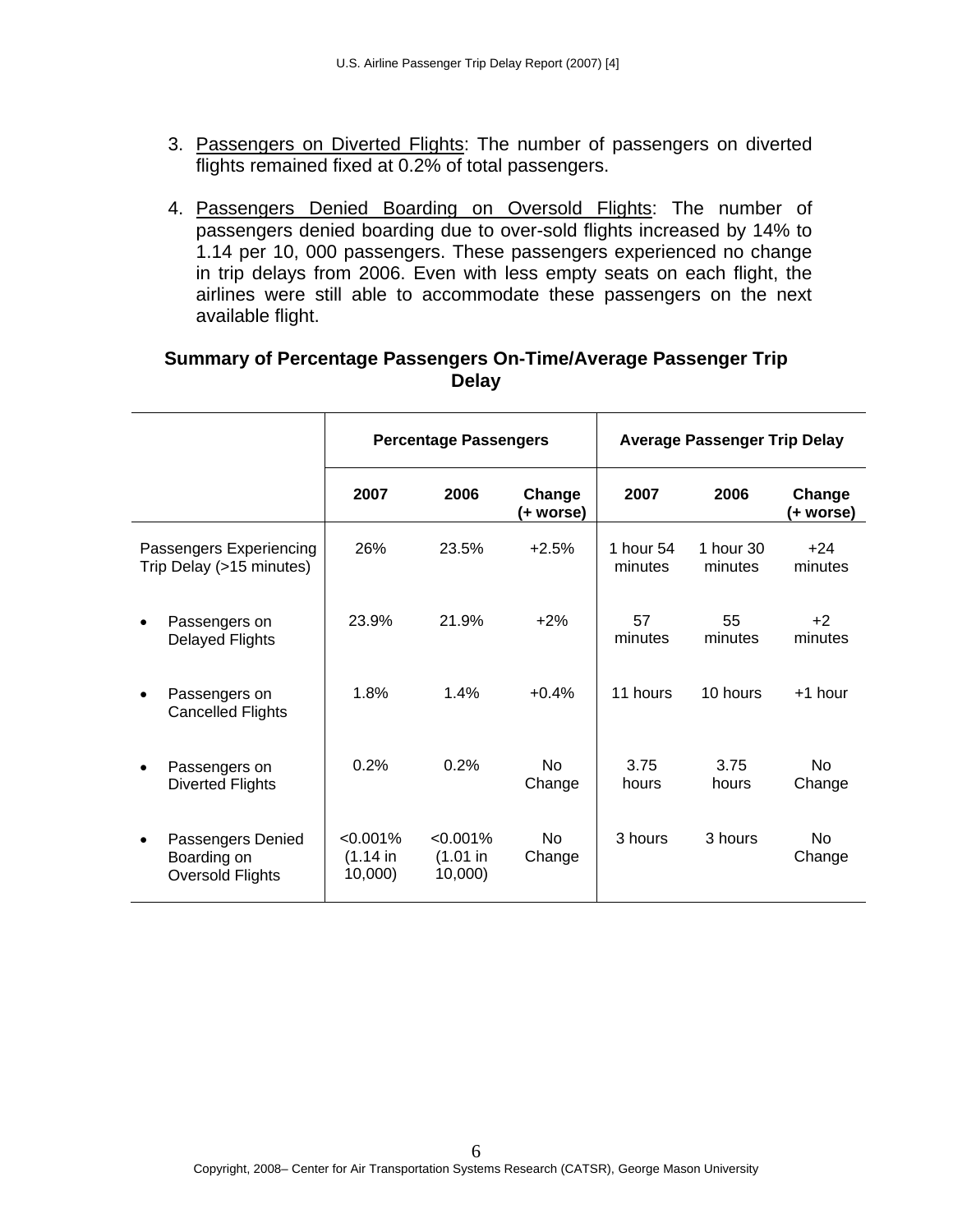#### **Airlines in 2007**

Airlines exhibited a wide range of performance in 2007 ranging from an average Passenger Trip Delay of 4.3 minutes to an average delay of 29.5 minutes.

Passengers on the airlines with lowest passenger trip delays experienced, on average, 6 times less delay minutes than passengers on the airlines with the highest trip delays.

No airline exhibited reductions in passenger trip delays. In contrast, passengers on six airlines experienced increases in passenger trip delay. In particular, the average passenger trip delays for passengers on Jet Blue Airlines flights increased by an average of 10 minutes.

Passengers experienced the least amount of trip delays

**Passengers on six of the major airlines experienced an increase in Passenger Trip Delays.** 

**No airlines were able to improve performance to yield a reduction in Passenger Trip Delays** 

on Hawaiian Airlines, Aloha Airlines, Southwest Airlines, and Frontier Airlines. These airlines operate out of non-congested airports. In the case of the Hawaiian airlines, airline operations are not systematically impacted by convective weather in the summer or snow storms in the winter.

Passengers experiencing the most amount of trip delay flew through overscheduled, congested airports. Despite the economies-of-scale achieved by hub airlines, resulting in service to more cities and (in some cases) lower airfares, passengers on hubbing airlines were more likely to be subject to long delays. This is especially true when movements at the carefully choreographed hub are disrupted even for a few hours (e.g. thunderstorm over airport, or accumulation of snow)

The fact that the airlines, as a group, have been unable to reduce passenger trip delays, while at the same time demonstrating significant innovation in increasing productivity and cutting costs per seat-mile indicates the presence of systemic problems in the way the commerce of the industry and it's supply chain is regulated and governed.

#### Airline Ranking

Seven airlines improved their ranking over 2006. Five airlines slipped and five airlines maintained their ranking over 2006.

Alaska Airlines and Colgan Air (operating flights for US Airways Express, United Express, Continental Connection) improved their ranking by four positions from 2006.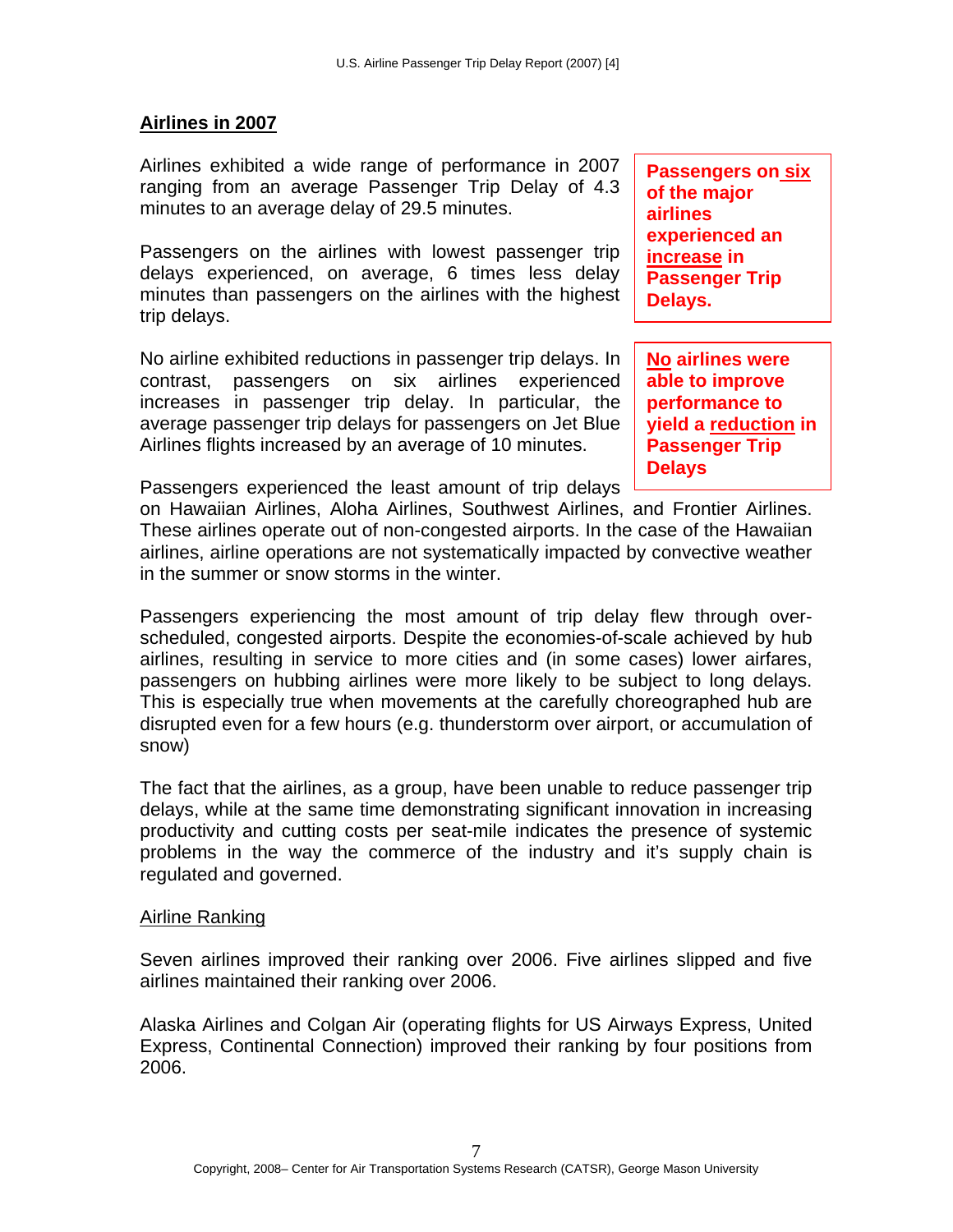Passenger-friendly JetBlue Airlines tumbled 5 positions from 10<sup>th</sup> down to number  $15<sup>th</sup>$ .

See Appendix - Table 1 for Annual Passenger Trip Delay for Airlines reported by the Bureau of Transportation Statistics.

|           |                                       | Average<br><b>Passenger Trip</b> | <b>Change in Rank</b><br>from $2006 (+$ |
|-----------|---------------------------------------|----------------------------------|-----------------------------------------|
| Rank      | <b>Airline</b>                        | <b>Delay</b>                     | improved)                               |
|           |                                       |                                  |                                         |
| (Highest) | Hawaiian Airlines (HA)                | 4.3                              | Same                                    |
| 2         | Aloha Arilines (AQ)                   | 4.5                              | Same                                    |
| 3         | Southwest Airlines (WN)               | 5.9                              | Same                                    |
| 4         | <b>Frontier Airlines (F9)</b>         | 8.6                              | Same                                    |
| 5         | Airtran Airways (FL)                  | 11.5                             | $+1$                                    |
| 6         | <b>Continental Airlines (CO)</b>      | 12.0                             | $-1$                                    |
| 7         | Alaska Airlines (AS)                  | 14.7                             | $+4$                                    |
| 8         | Delta Airlines (DL)                   | 14.9                             | $+1$                                    |
| 9         | US Airways (US)                       | 16.6                             | $-2$                                    |
| 10        | <b>Northwest Airlines (NW)</b>        | 17.9                             | $-2$                                    |
| 11        | ExpressJet Airlines (XE) <sup>1</sup> | 18.2                             | $+3$                                    |
| 12        | SkyWest Airlines (OO) <sup>2</sup>    | 18.2                             | $+3$                                    |
| 13        | United Airlines (UA)                  | 18.7                             | Same                                    |
| 14        | Colgan Air (OH) <sup>3</sup>          | 24.4                             | $+4$                                    |
| 15        | JetBlue Airways (B6)                  | 25.0                             | -5                                      |
| 16        | Pinnacle Airlines (9E) <sup>4</sup>   | 26.2                             | N/A                                     |
| 17        | Mesa Airlines (YV) <sup>5</sup>       | 28.7                             | $+2$                                    |
| 18        |                                       |                                  |                                         |
| (Lowest)  | American Airlines (AA) <sup>6</sup>   | 29.5                             | -1                                      |

#### **Ranking of U.S. Domestic Airlines**

Notes:

- 1 ExpressJet (XE) operates flights for ExpressJet, Continental Express, Delta Connections
- 2 SkyWest Airlines (OO) operates flights for United Express, Delta Connection, and Midwest **Connect**
- 3 Colgan Air (OH) operates flights for US Airways Express, United Express, Continental Connection. Now part of Pinnacle Airlines.
- 4 Pinnacle Airlines (9E) operates flights for US Airways Express, United Express, Continental **Connection**
- 5 Mesa Airlines (YV) operates flights for US Airways Express, United Express, Delta **Connection**
- 6 Includes American Eagle flights as a wholly owned subsidiary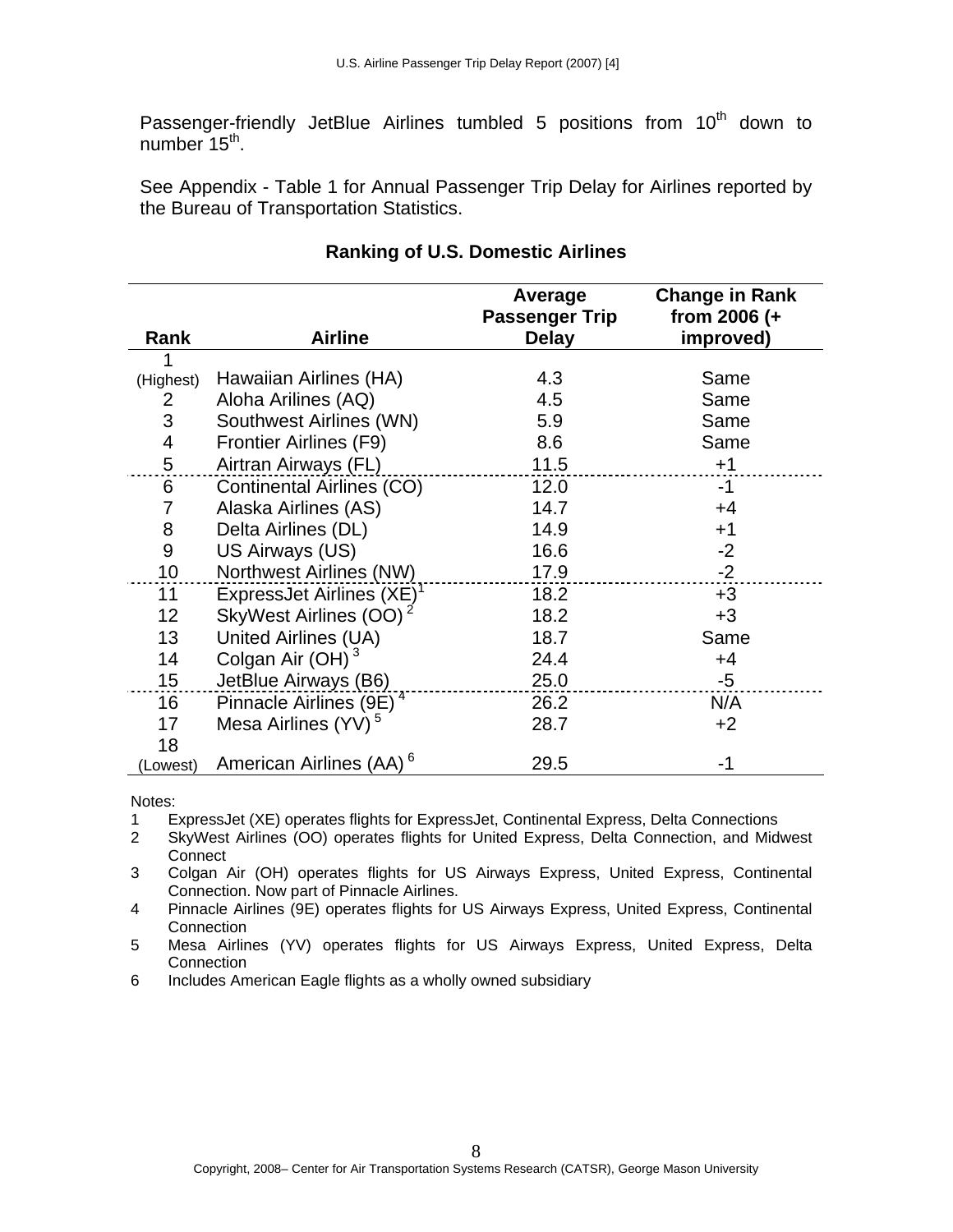#### **Airports in 2007**

In 2007, passengers experienced degraded performance at 15 of the nation's busiest airports.

Denver International and Houston-George Bush International were the only airports from which passengers experienced improved service. The remaining 18 of the nation's busiest airports provided the same level of passenger trip delay service as 2006.

In 2006, four airports experienced average Passenger Trip Delays of greater than 20 minutes. In 2007, the number of airports with greater than 20 minutes average Passenger Trip Delays had increased to eleven.

#### Ranking of Airports

The nation's top-ranked airports with lowest Passenger Trip Delay were Honolulu, Chicago-Midway, Salt-Lake City, San Diego and Portland. Passengers at these airports experienced an average Passenger Trip Delay of 10 minutes or less.

**Passengers at 15 of the nations busiest airports experienced increased Passenger Trip Delays** 

**Passengers at only 2 of the nations busiest airports experienced reduced Passenger Trip Delays** 

**In 2007, passengers at eleven airports experienced average trip delays greater than 20 minutes (up from four airports in 2006)**

The nation's lowest-ranked airports with highest Passenger Trip Delay were New York-JFK, Chicago- O'Hare, La Guardia, Newark, Dallas-Ft Worth, Washington-Dulles, Boston-Logan, Minneapolis-St Paul, Philadelphia, Detroit, and Washington-National. Passengers at these airports experienced average Passenger Trip Delays in excess of 20 minutes.

Passengers at Denver International and Houston-George Bush experienced the largest improvement in Passenger Trip Delay. Denver improved from 30<sup>th</sup> in 2006 to 20<sup>th</sup> in 2007. Houston-George Bush improved from 18<sup>th</sup> in 2006 to 10<sup>th</sup> in 2007.

Passengers at New York-JFK, Minneapolis-St Paul, Dallas-Ft Worth, and New York-LaGuardia experienced the largest degradation in performance. The average passenger trip delay at these airports increased by more than 7 minutes.

In terms of ranking, Minneapolis-St. Paul tumbled 11 positions from  $17<sup>th</sup>$  in 2006 to  $28<sup>th</sup>$  in 2007. Also Cleveland-Hopkins fell from  $3<sup>rd</sup>$  in 2006 to 13<sup>th</sup> in 2007.

The passenger trip delay experience at the smaller airports reflects more about how that airport is connected to the network, than how the airport or the airlines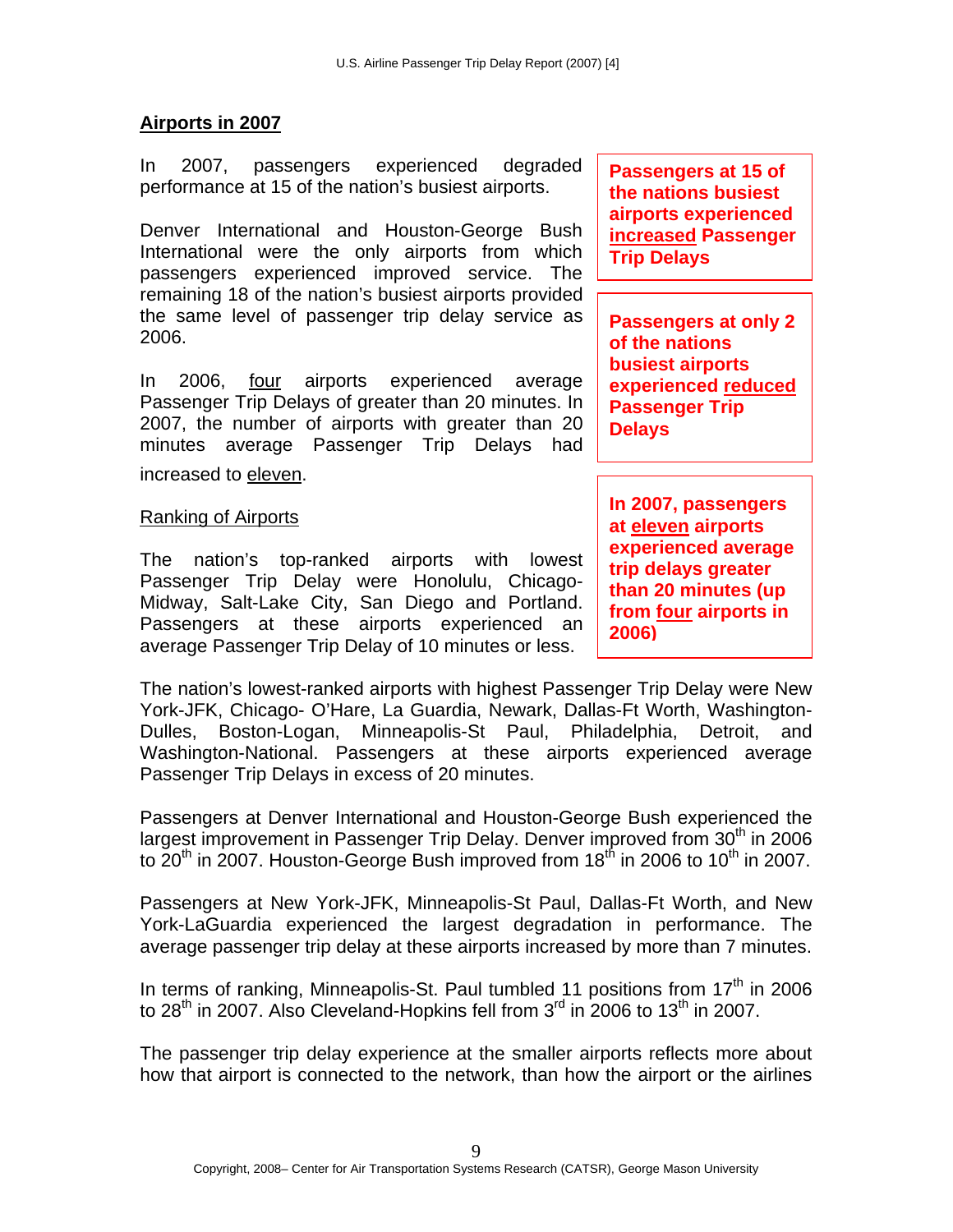at the airport operate. Flights to/from larger, congested airports will propagate delay to these smaller airports.

See Appendix - Table 2 for Annual Passenger Trip Delay at 35 of the nation's busiest airports reported by the Bureau of Transportation Statistics.

See Appendix - Table 3 for Annual Passenger Trip Delay at 267 of the nation's airports reported by the Bureau of Transportation Statistics.

| Rank           | <b>Airport</b>               | <b>Average Trip Delay</b>       |
|----------------|------------------------------|---------------------------------|
|                |                              | <b>Experienced by Passenger</b> |
|                |                              | (minutes)                       |
| 1 (Highest)    | Honolulu-International       | 7.6                             |
| 2              | Chicago-Midway               | 9.7                             |
| 3              | Salt Lake City International | 10.0                            |
| $\overline{4}$ | San Diego-Lindbergh Field    | 10.0                            |
| 5              | Portland International       | 10.0                            |
| $\overline{6}$ | Tampa International          | 10.3                            |
| 7              | Las Vegas-McCarran           | 10.3                            |
| 8              | Baltimore-Washington         | 11.2                            |
| 9              | Los Angles International     | 11.2                            |
| 10             | Houston-George Bush          | 11.4                            |
| 11             | Phoenix-Sky Harbor           | 11.7                            |
| 12             | Orlando International        | 11.8                            |
| 13             | Cleveland-Hopkins            | 12.6                            |
| 14             | Seattle-Tacoma               | 13.3                            |
| 15             | Fort Lauderdale-Hollywood    | 13.6                            |
| 16             | <b>St Louis-Lambert</b>      | 14.0                            |
| 17             | Cincinnati-Northern Kentucky | 14.4                            |
| 18             | Atlanta-Hartsfield-Jackson   | 14.7                            |
| 19             | San Francisco International  | 15.6                            |
| 20             | Denver International         | 16.1                            |
| 21             | Memphis International        | 16.2                            |
| 22             | Charlotte-Midway             | 17.5                            |
| 23             | Miami International          | 17.8                            |
| 24             | Pittsburg International      | 19.3                            |
| 25             | Washington-National          | 20.3                            |
| 26             | Detroit-Metropolitan Wayne   | 20.7                            |
| 27             | Philadelphia International   | 21.1                            |
| 28             | Minneapolis-St Paul          | 21.6                            |
| 29             | Boston-Logan                 | 23.0                            |
| 30             | <b>Washington-Dulles</b>     | 24.4                            |
| 31             | Dallas-Ft Worth              | 26.4                            |
| 32             | Newark International         | 29.9                            |
| 33             | New York-La Guardia          | 32.9                            |
| 34             | Chicago-O'Hare               | 33.9                            |
| 35 (Lowest)    | New York-John F Kennedy      | 34.3                            |

#### **Ranking of the Nation's Busiest Airports by Average Passenger Trip Delay**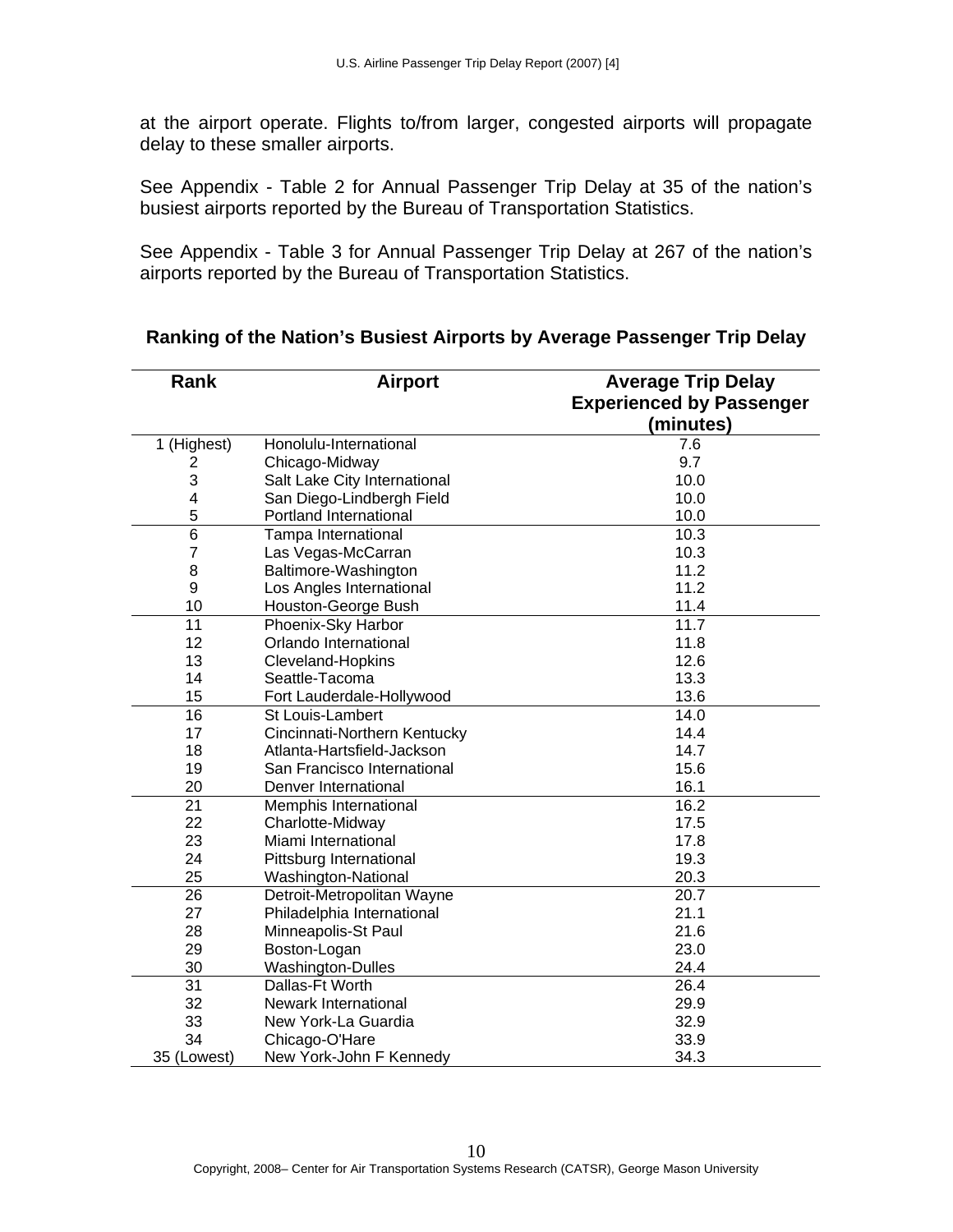#### **Individual Flights and Routes**

Expected Passenger Trip Delays for individual flights and routes can be found at the website: www.GreenFlights.INFO

| 23 Canceller<br>29 Cancellad |                           |                   |                                                 |                                                                                |              |
|------------------------------|---------------------------|-------------------|-------------------------------------------------|--------------------------------------------------------------------------------|--------------|
| S Cancelled<br>Canceller     |                           |                   |                                                 |                                                                                |              |
| Home                         | About                     | Feedback          | No Image? Update browser JVM                    |                                                                                |              |
|                              | Origin:                   |                   | Destination:                                    |                                                                                |              |
|                              | Washington-National (DCA) |                   |                                                 | Atlanta-Hartsfield-Jackson (ATL)                                               | Show Flights |
|                              |                           |                   |                                                 | 3582.20 620                                                                    |              |
|                              |                           | Departure<br>Hour | OK<br>Expect Delays<br><b>Tight Connections</b> | Expect Long Delays, Missed Connects,<br>Cancellations, Overbooking, Diversions |              |
|                              |                           | 6:00              |                                                 |                                                                                |              |
|                              |                           | 7:00              | Delta<br>• AirTran<br>— Delta                   |                                                                                |              |
|                              |                           |                   | <mark>= Del</mark> ta                           |                                                                                |              |
|                              |                           | 10:00             | <b>Delta</b>                                    |                                                                                |              |
|                              |                           | 11:00             | — Delta<br>— AirTran<br><b>Delta</b>            |                                                                                |              |
|                              |                           | 12:00             | AirTran<br><b>Delta</b>                         |                                                                                |              |
|                              |                           | 13:00<br>14:00    | ■ Delt <mark>a</mark>                           | <b>Delta</b>                                                                   |              |
|                              |                           | 15:00<br>16:00    | Air Tran                                        | - Delta                                                                        |              |
|                              |                           | 17:00             |                                                 | Delta<br>Delt                                                                  |              |
|                              |                           | 18:00             |                                                 | AirTran<br><b>Delta</b>                                                        |              |
|                              |                           | 19:00             | <b>AirTran</b>                                  | - Delta                                                                        |              |
|                              |                           |                   |                                                 |                                                                                |              |
|                              |                           |                   |                                                 |                                                                                |              |
|                              |                           |                   |                                                 |                                                                                |              |
|                              |                           |                   | Route Average                                   |                                                                                |              |
|                              |                           |                   |                                                 |                                                                                |              |
|                              |                           |                   |                                                 |                                                                                |              |

This website is maintained by the Center for Air Transportation Systems Research (CATSR) at George Mason University. For more information please contact Executive Director, Lance Sherry, 703-993-1711.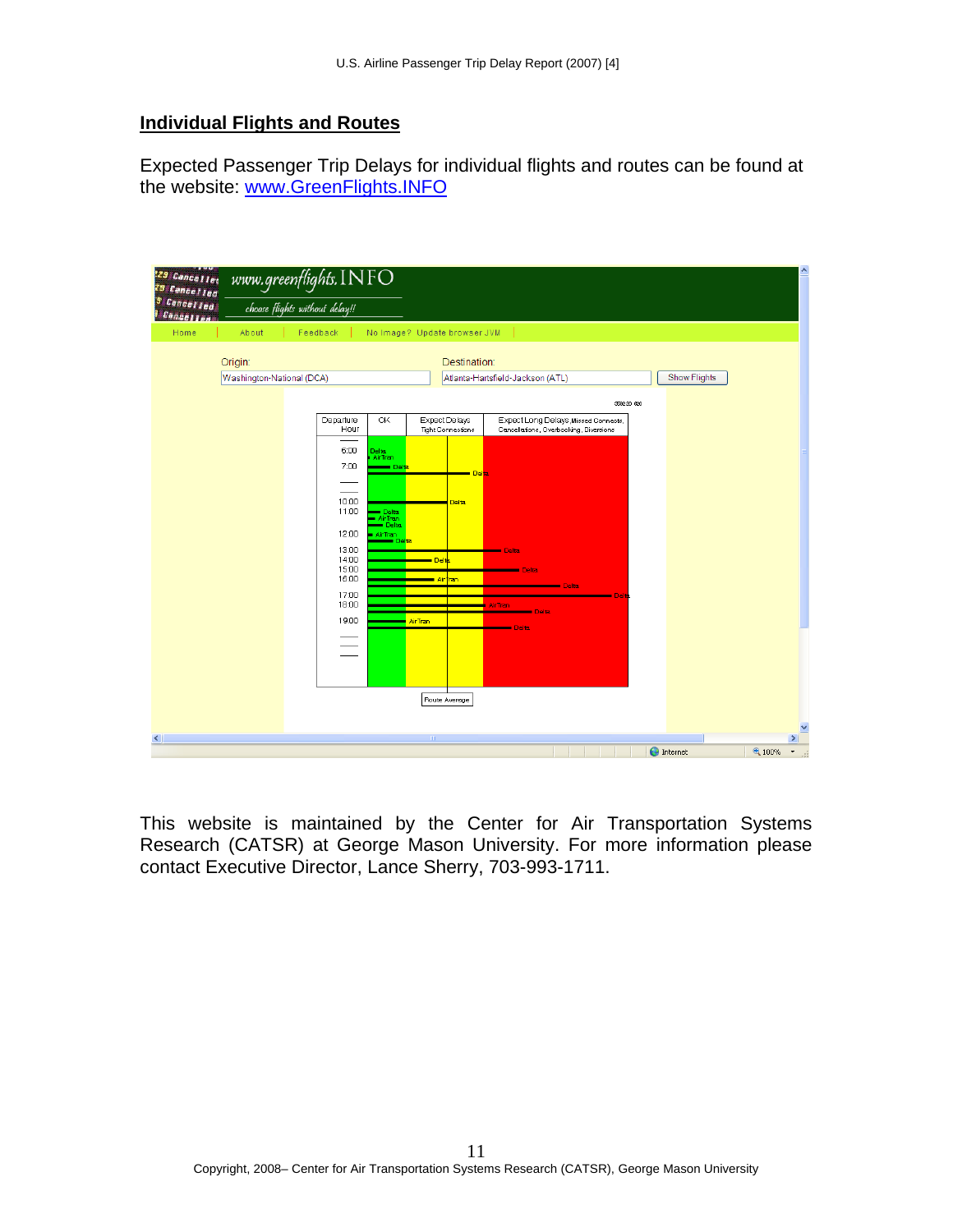#### **APPENDIX**

| Table 1  | Rank and Performance of U.S. Domestic Airlines                                                                 |
|----------|----------------------------------------------------------------------------------------------------------------|
| Table 2  | Rank & Performance of Flights To/From the Nation's Busiest 35<br>Airports                                      |
| Table 3  | Rank & Performance of Passenger Trip Delays To/From Nation's<br><b>Airports with Scheduled Airline Service</b> |
| Figure 1 | Monthly Totals 2007                                                                                            |
| Figure 2 | Monthly Average Passenger Trip Delay for Disrupted Passengers                                                  |
| Figure 3 | Monthly Average Passenger Trip Delay for Disrupted Passengers<br>on Delayed Flights                            |
| Figure 4 | Monthly Average Passenger Trip Delay for Disrupted Passengers<br>on Cancelled Flights                          |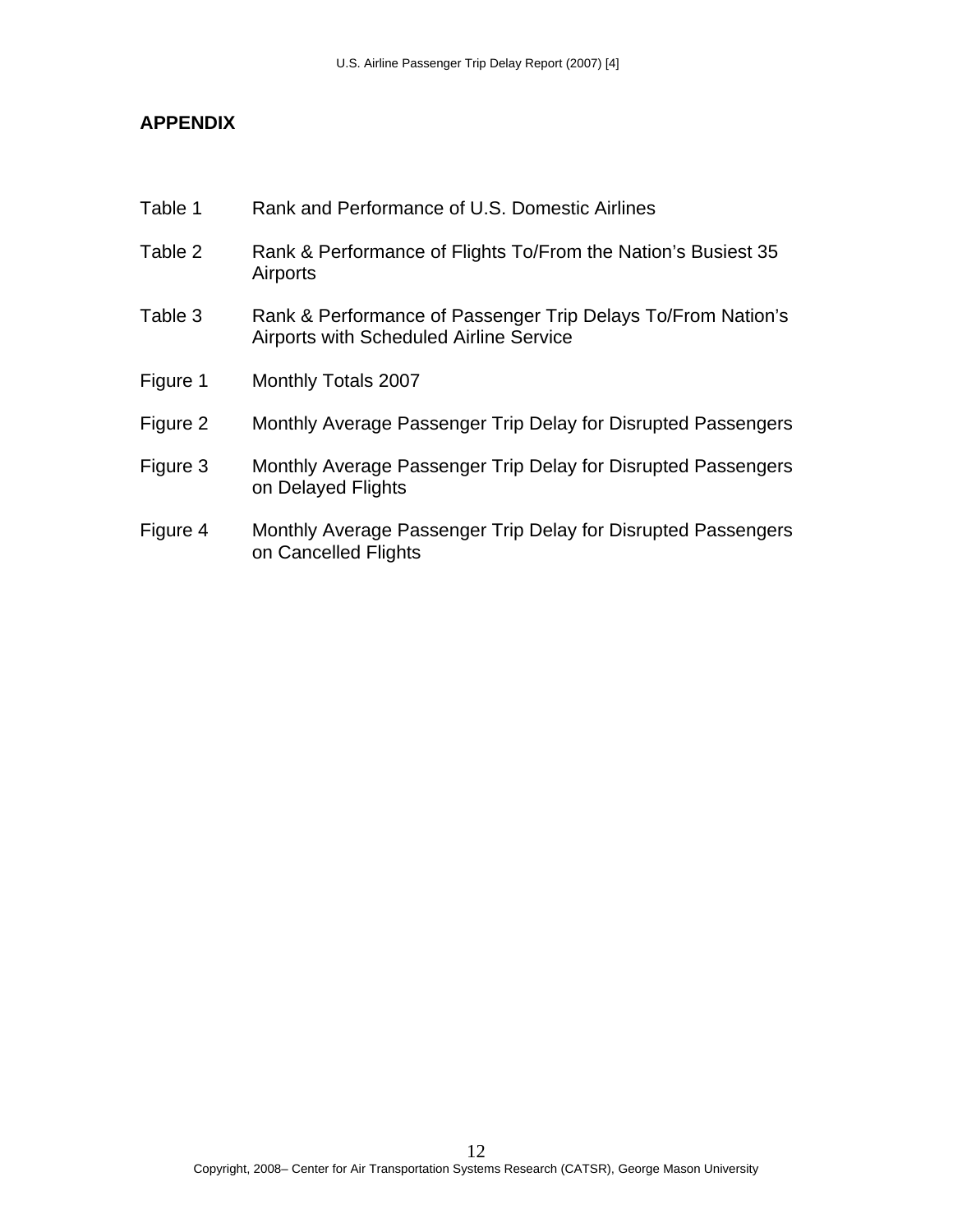#### **Rank & Performance of U.S. Domestic Airlines\* Table 1**

\* US Domestic Airlines that carry more than 1% of total annual U.S. passengers

| Rank           | <b>Airline</b>            | <b>Average Trip</b><br><b>Delay</b><br><b>Experienced</b><br>by<br><b>Passengers</b> | Change in<br>Rank (+<br>improved) | Change in<br><b>Average Trip</b><br><b>Delay</b><br><b>Experienced by</b><br>Passenger from<br>2006<br>(+ increased delay) |
|----------------|---------------------------|--------------------------------------------------------------------------------------|-----------------------------------|----------------------------------------------------------------------------------------------------------------------------|
| $\mathbf 1$    |                           |                                                                                      |                                   |                                                                                                                            |
| (Highest)      | Hawaiian Airlines (HA)    | 4.3                                                                                  | Same                              | $-1.4$                                                                                                                     |
| $\overline{2}$ | Aloha Airlines (AQ)       | 4.5                                                                                  | Same                              | $-1.6$                                                                                                                     |
| 3              | Southwest Airlines (WN)   | 5.9                                                                                  | Same                              | $-0.5$                                                                                                                     |
| 4              | Frontier Airlines (F9)    | 8.6                                                                                  | Same                              | $-1.8$                                                                                                                     |
| 5              | Airtran Airways (FL)      | 11.5                                                                                 | $+1$                              | 0.5                                                                                                                        |
| 6              | Continental Airlines (CO) | 12.0                                                                                 | $-1$                              | 1.0                                                                                                                        |
| 7              | Alaska Airlines (AS)      | 14.7                                                                                 | $+4$                              | $-1.1$                                                                                                                     |
| 8              | Delta Airlines (DL)       | 14.9                                                                                 | $+1$                              | 0.7                                                                                                                        |
| 9              | US Airways (US)           | 16.6                                                                                 | $-2$                              | 5.2                                                                                                                        |
| 10             | Northwest Airlines (NW)   | 17.9                                                                                 | $-2$                              | 4.5                                                                                                                        |
| 11             | ExpressJet Airlines (XE)  | 18.2                                                                                 | $+3$                              | 0.9                                                                                                                        |
| 12             | SkyWest Airlines (OO)     | 18.2                                                                                 | $+3$                              | $-1.3$                                                                                                                     |
| 13             | United Airlines (UA)      | 18.7                                                                                 | Same                              | 2.2                                                                                                                        |
| 14             | Colgan Airlines (OH)      | 24.4                                                                                 | $+ -4$                            | 3.3                                                                                                                        |
| 15             | JetBlue Airways (B6)      | 25.0                                                                                 | $-5$                              | 10.3                                                                                                                       |
| 16             | Pinnacle Airlines (9E)    | 26.2                                                                                 | N/A                               | 0.0                                                                                                                        |
| 17             | Mesa Airlines (YV)        | 28.7                                                                                 | $+2$                              | 1.6                                                                                                                        |
| 18             |                           |                                                                                      |                                   |                                                                                                                            |
| (Lowest)       | American Airlines (AA)    | 29.5                                                                                 | $-1$                              | 8.8                                                                                                                        |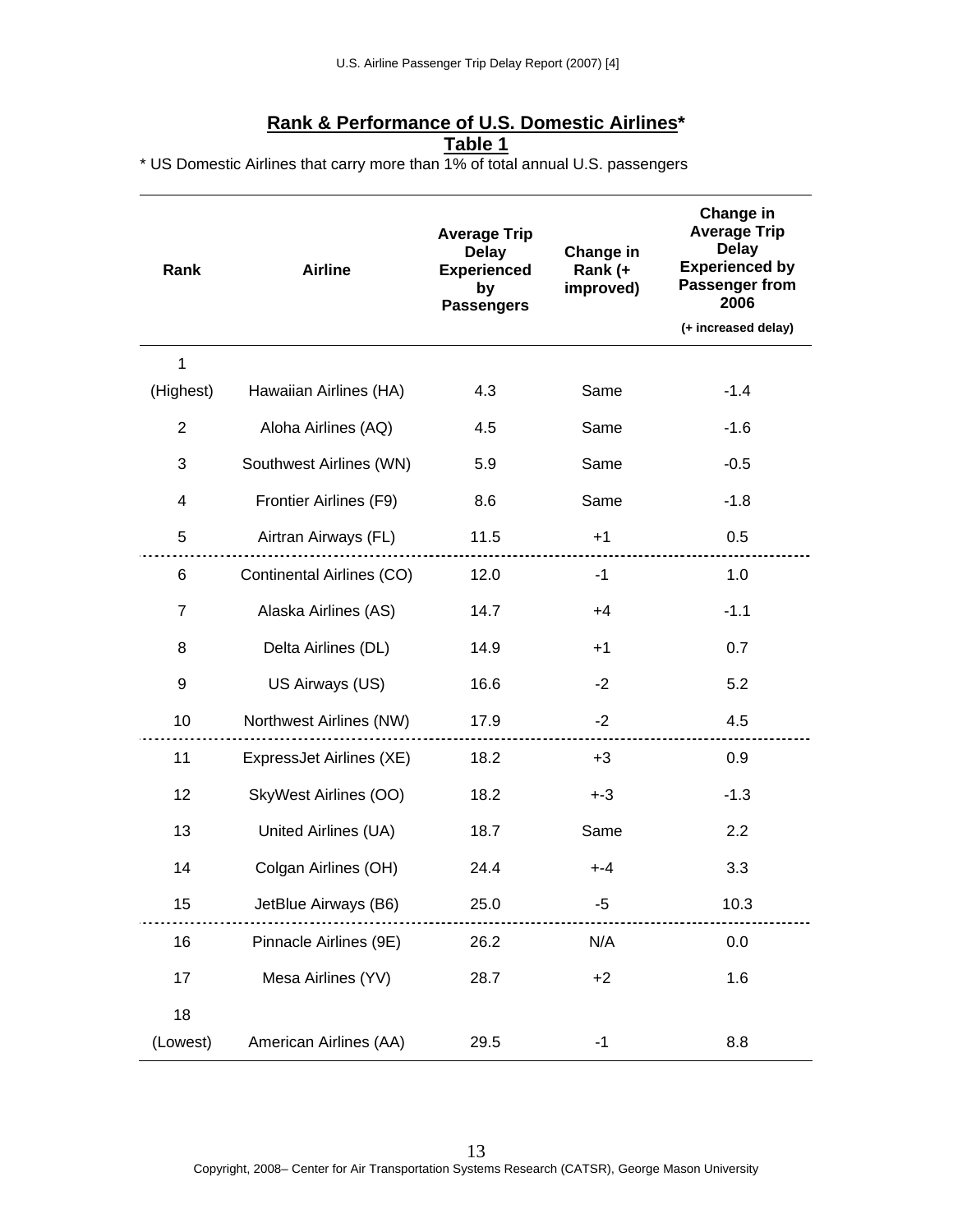|                |                                     | 2007                                                                 |                                            |                                                                                              |                | 2006                                 |                                                              |
|----------------|-------------------------------------|----------------------------------------------------------------------|--------------------------------------------|----------------------------------------------------------------------------------------------|----------------|--------------------------------------|--------------------------------------------------------------|
| Rank           | <b>Airport</b>                      | Average<br><b>Trip Delay</b><br>Exp'd by<br><b>Paxs</b><br>(minutes) | Change<br>in Rank<br>$^{(+)}$<br>improved) | Change in<br><b>Avg Trip</b><br><b>Delay</b><br>Exp'd by<br>Pax<br>(minutes)<br>(+ improved) | Rank           | <b>Airport</b>                       | Average<br><b>Trip Delay</b><br>Exp'd by<br>Pax<br>(minutes) |
| 1(H)           | Honolulu-<br>Int'l                  | 7.6                                                                  | 0                                          | 0.0                                                                                          | 1(H)           | Honolulu-<br>Int'l                   | 7.5                                                          |
| $\overline{c}$ | Chicago-<br>Midway                  | 9.7                                                                  | $\overline{2}$                             | $-0.2$                                                                                       | $\overline{c}$ | Portland<br>Int'l                    | 9.0                                                          |
| $\sqrt{3}$     | Salt Lake<br>City Int'l             | 10.0                                                                 | $\overline{c}$                             | $-0.3$                                                                                       | 3              | Cleveland-<br>Hopkins                | 9.4                                                          |
| 4              | San Diego-<br>Lindbergh<br>Field    | 10.0                                                                 | 5                                          | 0.5                                                                                          | 4              | Chicago-<br>Midway                   | 9.5                                                          |
| 5              | Portland<br>Int'l                   | 10.0                                                                 | $-3$                                       | $-1.0$                                                                                       | 5              | Salt Lake<br>City Int'l              | 9.7                                                          |
| 6              | Tampa Int'l                         | 10.3                                                                 | $\mathbf{1}$                               | 0.0                                                                                          | 6              | Orlando<br>Int'l                     | 10.0                                                         |
| $\overline{7}$ | Las Vegas-<br>McCarran              | 10.3                                                                 | 4                                          | 0.8                                                                                          | $\overline{7}$ | Tampa<br>Int'l                       | 10.3                                                         |
| 8              | Baltimore-<br>Washington            | 11.2                                                                 | $\overline{2}$                             | $-0.4$                                                                                       | 8              | Phoenix-<br>Sky<br>Harbor            | 10.4                                                         |
| $\mathsf g$    | Los Angles<br>Int'l                 | 11.2                                                                 | $\overline{\mathbf{4}}$                    | 0.1                                                                                          | 9              | San<br>Diego-<br>Lindbergh<br>Field  | 10.5                                                         |
| 10             | Houston-<br>George<br><b>Bush</b>   | 11.4                                                                 | 8                                          | 2.7                                                                                          | 10             | Baltimore-<br>Washingto<br>n         | 10.7                                                         |
| 11             | Phoenix-<br><b>Sky Harbor</b>       | 11.7                                                                 | $-3$                                       | $-1.3$                                                                                       | 11             | Las<br>Vegas-<br>McCarran            | 11.1                                                         |
| 12             | Orlando<br>Int'l                    | 11.8                                                                 | -6                                         | $-1.8$                                                                                       | 12             | Fort<br>Lauderdal<br>e-<br>Hollywood | 11.1                                                         |
| 13             | Cleveland-<br>Hopkins               | 12.6                                                                 | $-10$                                      | $-3.3$                                                                                       | 13             | Los<br>Angles Int'l                  | 11.2                                                         |
| 14             | Seattle-<br>Tacoma                  | 13.3                                                                 | $\overline{2}$                             | $-0.5$                                                                                       | 14             | St Louis-<br>Lambert                 | 11.7                                                         |
| 15             | Fort<br>Lauderdale-<br>Hollywood    | 13.6                                                                 | $-3$                                       | $-2.5$                                                                                       | 15             | Cincinnati-<br>Northern<br>Kentucky  | 12.7                                                         |
| 16             | St Louis-<br>Lambert                | 14.0                                                                 | $-2$                                       | $-2.4$                                                                                       | 16             | Seattle-<br>Tacoma                   | 12.8                                                         |
| 17             | Cincinnati-<br>Northern<br>Kentucky | 14.4                                                                 | $-2$                                       | $-1.8$                                                                                       | 17             | Minneapoli<br>s-St Paul              | 13.5                                                         |

#### **Rank & Performance of Flights To/From Nation's Busiest 35 Airports Table 2**

14

Copyright, 2008– Center for Air Transportation Systems Research (CATSR), George Mason University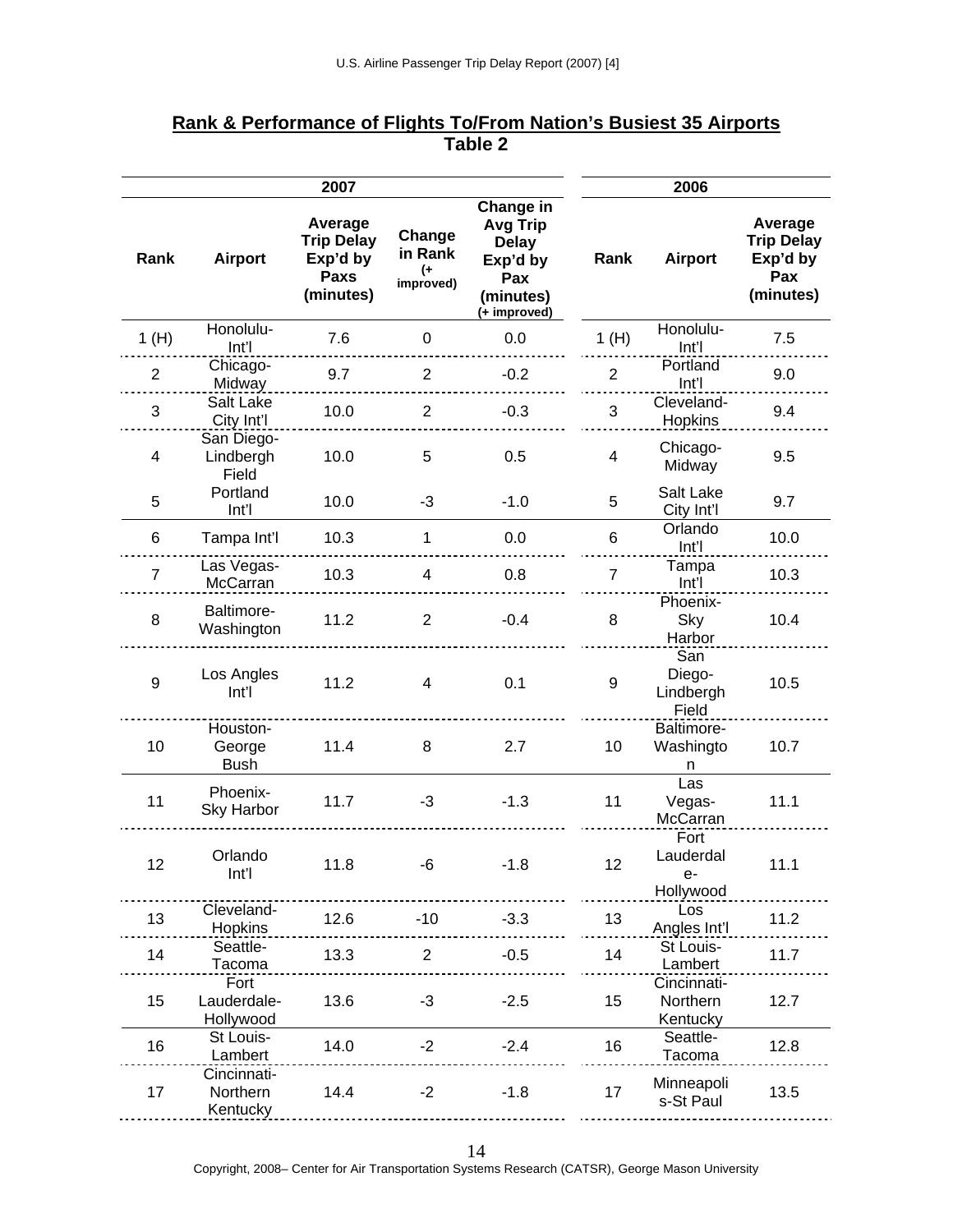| 18    | Atlanta-<br>Hartsfield-<br>Jackson | 14.7 | $\overline{7}$   | 1.4     | 18     | Houston-<br>George<br><b>Bush</b>  | 14.1 |
|-------|------------------------------------|------|------------------|---------|--------|------------------------------------|------|
| 19    | San<br>Francisco<br>Int'l          | 15.6 | 5                | 0.4     | 19     | Miami Int'l                        | 14.4 |
| 20    | Denver Int'l                       | 16.1 | 10               | 3.2     | 20     | Charlotte-<br>Midway               | 14.6 |
| 21    | Memphis<br>Int'l                   | 16.2 | 1                | $-0.7$  | 21     | Detroit-<br>Metropolit<br>an Wayne | 14.9 |
| 22    | Charlotte-<br>Midway               | 17.5 | $-2$             | $-2.9$  | 22     | Memphis<br>Int'l                   | 15.5 |
| 23    | Miami Int'l                        | 17.8 | $-4$             | $-3.5$  | 23     | Pittsburg<br>Int'l                 | 15.6 |
| 24    | Pittsburg<br>Int'l                 | 19.3 | $-1$             | $-3.7$  | 24     | San<br>Francisco<br>Int'l          | 16.0 |
| 25    | Washington<br>-National            | 20.3 | 1                | $-4.2$  | 25     | Atlanta-<br>Hartsfield-<br>Jackson | 16.0 |
| 26    | Detroit-<br>Metropolita<br>n Wayne | 20.7 | -5               | $-5.8$  | 26     | Washingto<br>n-National            | 16.1 |
| 27    | Philadelphi<br>a Int'l             | 21.1 | $\overline{2}$   | $-3.3$  | 27     | Dallas-Ft<br>Worth                 | 17.7 |
| 28    | Minneapolis<br>-St Paul            | 21.6 | $-11$            | $-8.0$  | 28     | Boston-<br>Logan                   | 17.8 |
| 29    | Boston-<br>Logan                   | 23.0 | $-1$             | $-5.2$  | 29     | Philadelphi<br>a Int'l             | 17.9 |
| 30    | Washington<br>-Dulles              | 24.4 | 1                | $-4.7$  | 30     | Denver<br>Int'l                    | 19.2 |
| 31    | Dallas-Ft<br>Worth                 | 26.4 | $-4$             | $-8.7$  | 31     | Washingto<br>n-Dulles              | 19.7 |
| 32    | Newark Int'l                       | 29.9 | $\overline{2}$   | $-4.0$  | 32     | New York-<br>John F<br>Kennedy     | 23.3 |
| 33    | New York-<br>La Guardia            | 32.9 | $\boldsymbol{0}$ | $-7.4$  | 33     | New York-<br>La<br>Guardia         | 25.6 |
| 34    | Chicago-<br>O'Hare                 | 33.9 | 1                | $-3.9$  | 34     | Newark<br>Int'l                    | 25.8 |
| 35(L) | New York-<br>John F<br>Kennedy     | 34.3 | $-3$             | $-11.0$ | 35 (L) | Chicago-<br>O'Hare                 | 30.0 |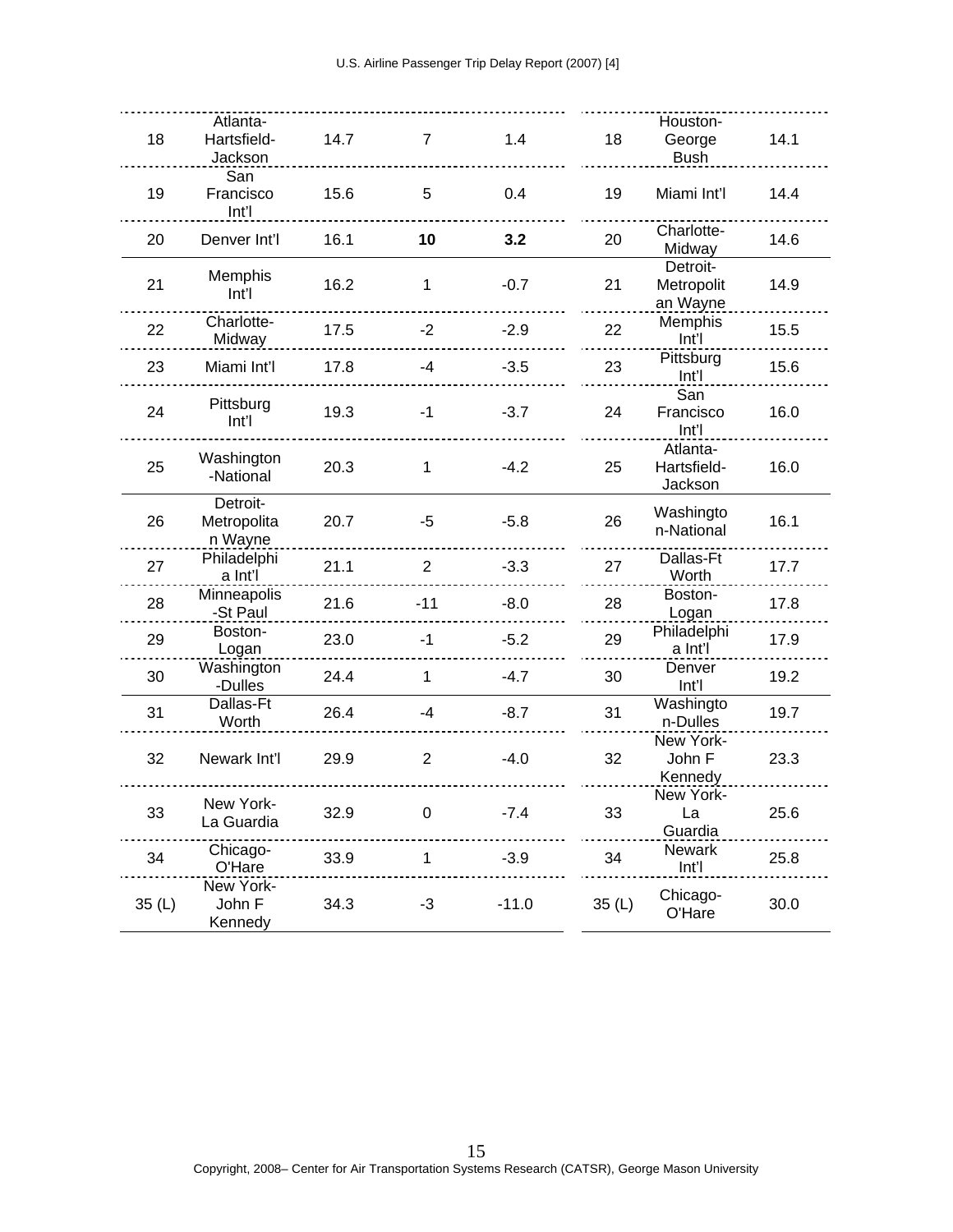| <b>RANK</b> | <b>AIRPORT</b>                | <b>AVERAGE TRIP</b><br><b>DELAY</b><br><b>EXPERIENCED BY</b><br><b>PASSENGER</b> |
|-------------|-------------------------------|----------------------------------------------------------------------------------|
| 1 (High)    | Greenville, MS                | 1.6                                                                              |
| 2           | Hilo, HI - Island of Hawaii   | 1.8                                                                              |
| 3           | Pocatello, ID                 | 2.4                                                                              |
| 4           | Toledo, OH                    | 2.9                                                                              |
| 5           | Saint George, UT              | 3.3                                                                              |
| 6           | Elko, NV                      | 3.6                                                                              |
| 7           | Oxnard/Ventura, CA            | 3.6                                                                              |
| 8           | Pierre, SD                    | 3.8                                                                              |
| 9           | West Yellowstone, MT          | 4.7                                                                              |
| 10          | Lewiston, ID                  | 4.8                                                                              |
| 11          | Santa Maria, CA               | 5.1                                                                              |
| 12          | El Centro, CA                 | 5.9                                                                              |
| 13          | Alexandria, LA                | 6.0                                                                              |
| 14          | Ashland, KY/Huntington, WV    | 6.3                                                                              |
| 15          | Kauai Island/Lihue, HI        | 6.5                                                                              |
| 16          | Kahului, HI - Island of Maui, | 6.5                                                                              |
| 17          | Kona, HI - Island of Hawaii   | 6.9                                                                              |
| 18          | Islip, NY                     | 6.9                                                                              |
| 19          | Salem, OR                     | 6.9                                                                              |
| 20          | Bellingham, WA                | 7.4                                                                              |
| 21          | Helena, MT                    | 7.4                                                                              |
| 22          | Honolulu-International        | 7.6                                                                              |
| 23          | San Jose, CA                  | 7.7                                                                              |
| 24          | Spokane, WA                   | 7.7                                                                              |
| 25          | Houston - Hobby Int'l         | 7.8                                                                              |
| 26          | La Palmdale Regional, CA      | 7.8                                                                              |
| 27          | Albuquerque, NM               | 7.9                                                                              |
| 28          | Oakland, CA                   | 8.0                                                                              |
| 29          | Twin Falls, ID                | 8.0                                                                              |
| 30          | Dallas, TX - Love Field       | 8.3                                                                              |
| 31          | Ontario, CA                   | 8.4                                                                              |
| 32          | Reno, NV                      | 8.5                                                                              |
| 33          | El Paso, TX                   | 8.5                                                                              |
| 34          | Rockford, IL                  | 8.7                                                                              |
| 35          | Gainesville, FL               | 8.7                                                                              |
| 36          | Harlingen, TX                 | 8.8                                                                              |
| 37          | Modesto, CA                   | 8.8                                                                              |
| 38          | Sacramento, CA                | 8.9                                                                              |
| 39          | Boise, ID                     | 8.9                                                                              |
| 40          | Inyokern, CA                  | 9.2                                                                              |
| 41          | Monroe, LA                    | 9.2                                                                              |
| 42          | Chico, CA                     | 9.3                                                                              |

### **Rank & Performance of Passenger Trip Delays To/From Nation's Airports with Scheduled Airline Service**

**Table 3**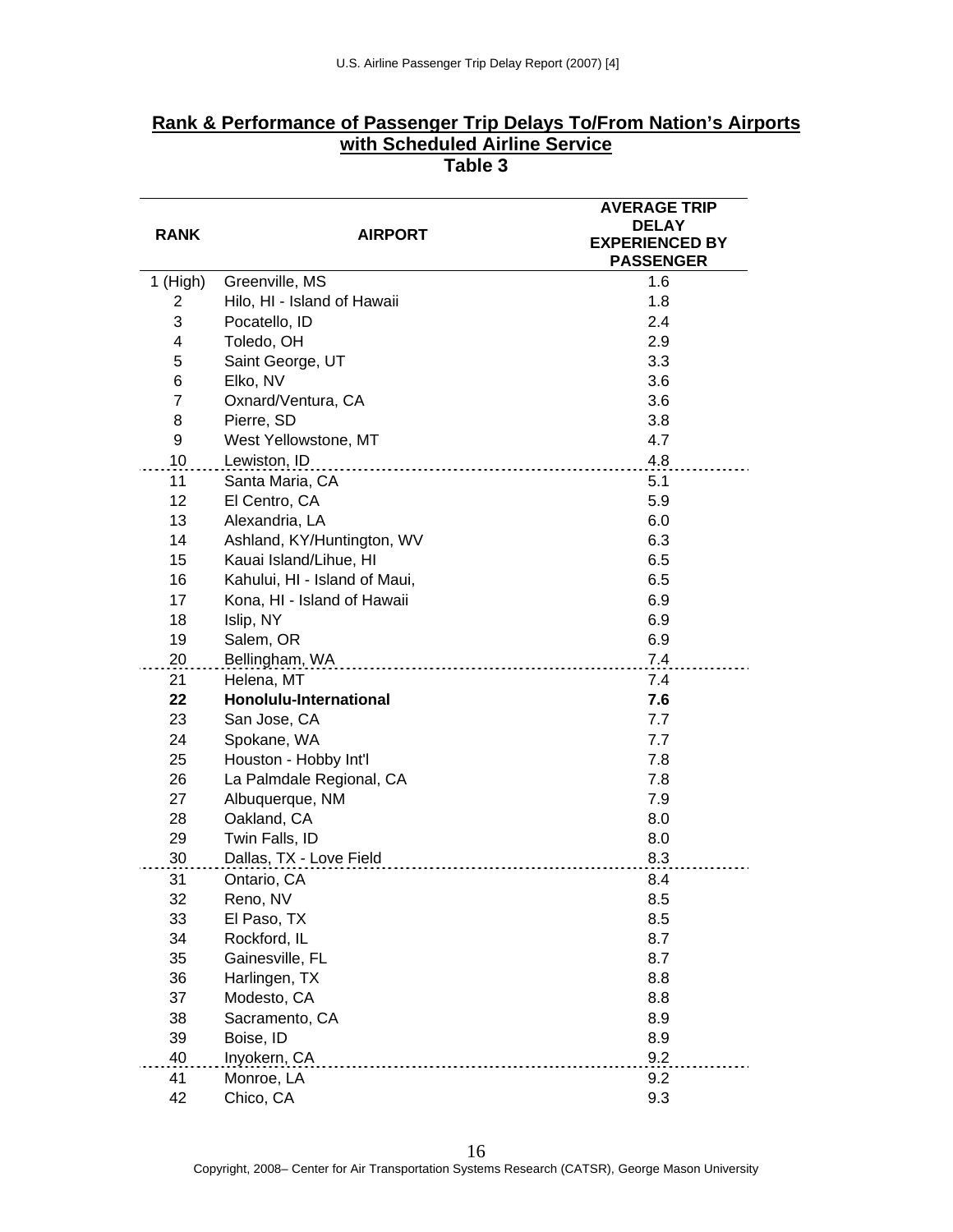| 43 | Bethel, AK                          | 9.3  |
|----|-------------------------------------|------|
| 44 | Charlottesville, VA                 | 9.4  |
| 45 | Midland/Odessa, TX                  | 9.4  |
| 46 | Laredo, TX                          | 9.6  |
| 47 | Yakutat, AK                         | 9.6  |
| 48 | Chicago-Midway                      | 9.7  |
| 49 | Orange County, CA                   | 9.8  |
| 50 | <b>Salt Lake City International</b> | 10.0 |
| 51 | San Diego-Lindbergh Field           | 10.0 |
| 52 | Yakima, WA                          | 10.0 |
| 53 | Lafayette, LA                       | 10.0 |
| 54 | <b>Portland International</b>       | 10.0 |
| 55 | San Antonio, TX                     | 10.1 |
| 56 | Tucson, AZ                          | 10.1 |
| 57 | Burbank, CA                         | 10.2 |
| 58 | Pasco, WA                           | 10.2 |
| 59 | Corpus Christi, TX                  | 10.3 |
| 60 | Redmond, OR                         | 10.3 |
|    |                                     |      |
| 61 | <b>Tampa International</b>          | 10.3 |
| 62 | Las Vegas-McCarran                  | 10.3 |
| 63 | Bristol, VA                         | 10.4 |
| 64 | Bakersfield, CA                     | 10.4 |
| 65 | Wilmington, NC                      | 10.5 |
| 66 | Casper, WY                          | 10.6 |
| 67 | Glacier Park International, MT      | 10.9 |
| 68 | New Orleans, LA                     | 11.0 |
| 69 | Beaumont/Port Arthur, TX            | 11.1 |
| 70 | <b>Baltimore-Washington</b>         | 11.2 |
| 71 | Brownsville, TX                     | 11.2 |
| 72 | Los Angles International            | 11.2 |
| 73 | Panama City, FL                     | 11.2 |
| 74 | Fort Smith, AR                      | 11.2 |
| 75 | <b>Houston-George Bush</b>          | 11.4 |
| 76 | Atlantic City International, NJ     | 11.4 |
| 77 | Melbourne, FL                       | 11.5 |
| 78 | Missoula, MT                        | 11.5 |
| 79 | Birmingham, AL                      | 11.6 |
| 80 | Fresno, CA                          | 11.6 |
| 81 | Long Beach, CA                      | 11.7 |
| 82 | <b>Phoenix-Sky Harbor</b>           | 11.7 |
| 83 | Austin, TX                          | 11.7 |
| 84 | Hailey, ID                          | 11.8 |
| 85 | <b>Orlando International</b>        | 11.8 |
| 86 | Henry E Rohlsen, VI                 | 11.9 |
| 87 | Jackson, MS                         | 12.0 |
| 88 | Mcallen, TX                         | 12.0 |
| 89 | Louisville, KY                      | 12.1 |
| 90 | Ponce, Puerto Rico                  | 12.2 |
| 91 | College Station, TX                 | 12.2 |
| 92 | Cordova, AK                         | 12.2 |
|    |                                     |      |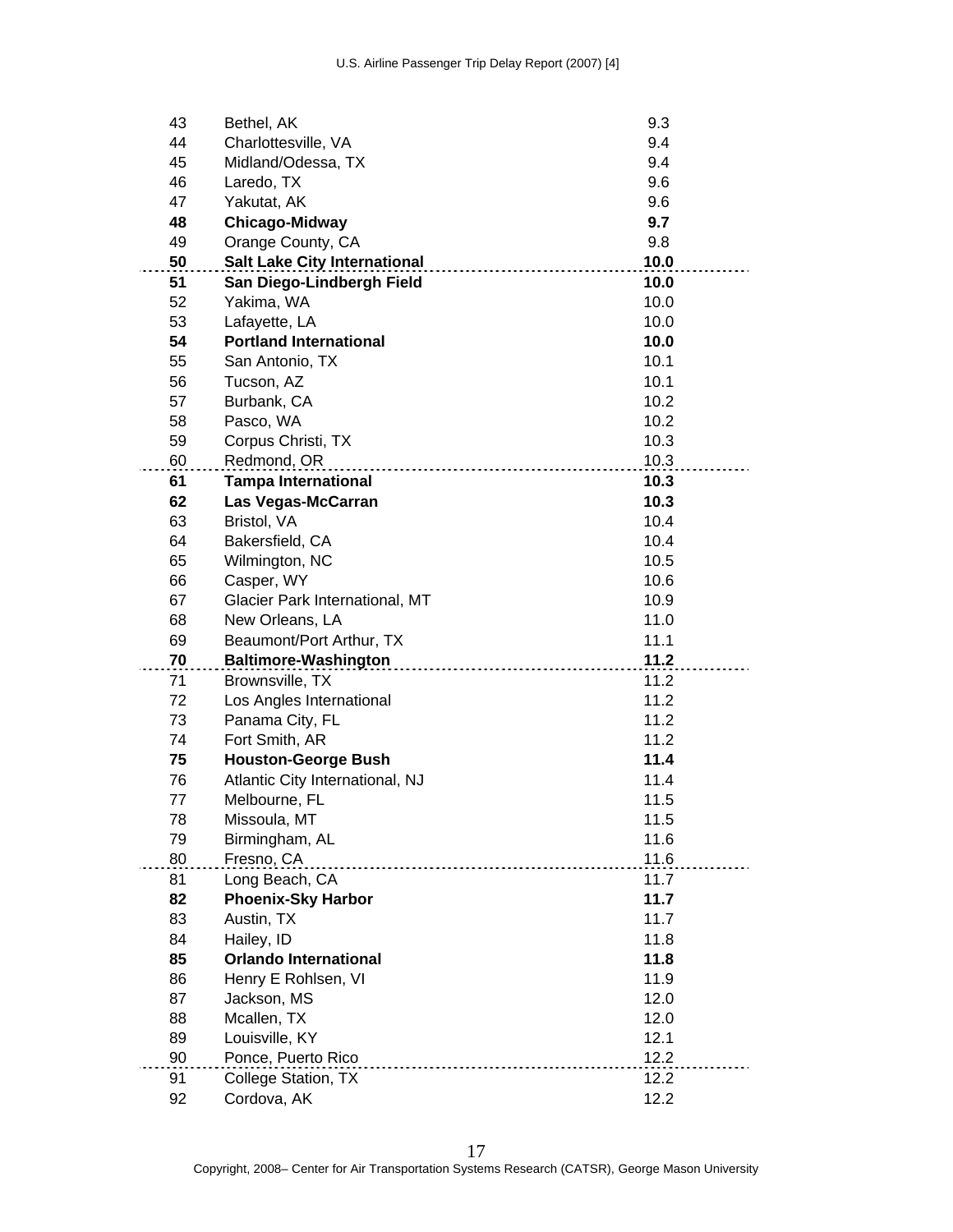| 93  | Biloxi/Gulfport, MS                 | 12.3 |
|-----|-------------------------------------|------|
| 94  | Fairbanks, AK                       | 12.3 |
| 95  | Nashville, TN                       | 12.5 |
| 96  | Palm Springs, CA                    | 12.5 |
| 97  | Idaho Falls, ID                     | 12.6 |
| 98  | <b>Cleveland-Hopkins</b>            | 12.6 |
| 99  | Columbus, GA                        | 12.8 |
| 100 | Santa Barbara, CA                   | 12.8 |
| 101 | Butte, MT                           | 13.2 |
| 102 | Medford, OR                         | 13.2 |
| 103 | Seattle-Tacoma                      | 13.3 |
| 104 | Redding, CA                         | 13.4 |
| 105 | Lake Charles, LA                    | 13.5 |
| 106 | Grand Forks, ND                     | 13.5 |
| 107 | Gustavus, AK                        | 13.6 |
| 108 | Forth Lauderdale-Hollywood          | 13.6 |
| 109 | Gray Aaf, TX                        | 13.6 |
| 110 | Tallahassee, FL                     | 13.6 |
| 111 | Evansville, IN                      | 13.7 |
| 112 | Carmel, CA                          | 13.7 |
| 113 | Yuma, AZ                            | 13.7 |
| 114 | Minot, ND                           | 13.7 |
| 115 | San Luis Obispo, CA                 | 14.0 |
| 116 | Dillingham, AK                      | 14.0 |
| 117 | Great Falls, MT                     | 14.0 |
| 118 | <b>St Louis-Lambert</b>             | 14.0 |
| 119 | Pellston, MI                        | 14.1 |
| 120 | Sitka, AK                           | 14.2 |
| 121 | King Salmon, AK                     | 14.2 |
| 122 | Augusta, GA                         | 14.3 |
| 123 | <b>Cincinnati-Northern Kentucky</b> | 14.4 |
| 124 | Billings, MT                        | 14.4 |
| 125 | Fort Myers, FL                      | 14.5 |
| 126 | Anchorage, AK                       | 14.6 |
| 127 | Baton Rouge, LA                     | 14.6 |
| 128 | Atlanta-Hartsfield-Jackson          | 14.7 |
| 129 | Colorado Springs, CO                | 14.7 |
| 130 | Hampton, VA                         | 14.9 |
| 131 | Kansas City, MO                     | 14.9 |
| 132 | Jacksonville, FL                    | 15.0 |
| 133 | Sarasota, FL                        | 15.2 |
| 134 | Newburgh/Stewart Field, NY          | 15.3 |
| 135 | Grand Junction, CO                  | 15.3 |
| 136 | Akron/Canton, OH                    | 15.4 |
| 137 | Mobile, AL                          | 15.5 |
| 138 | San Francisco International         | 15.6 |
| 139 | Hartford, CT                        | 15.6 |
| 140 | Nome, AK                            | 15.8 |
| 141 | Durham, NC                          | 15.8 |
| 142 | Columbus, OH                        | 16.0 |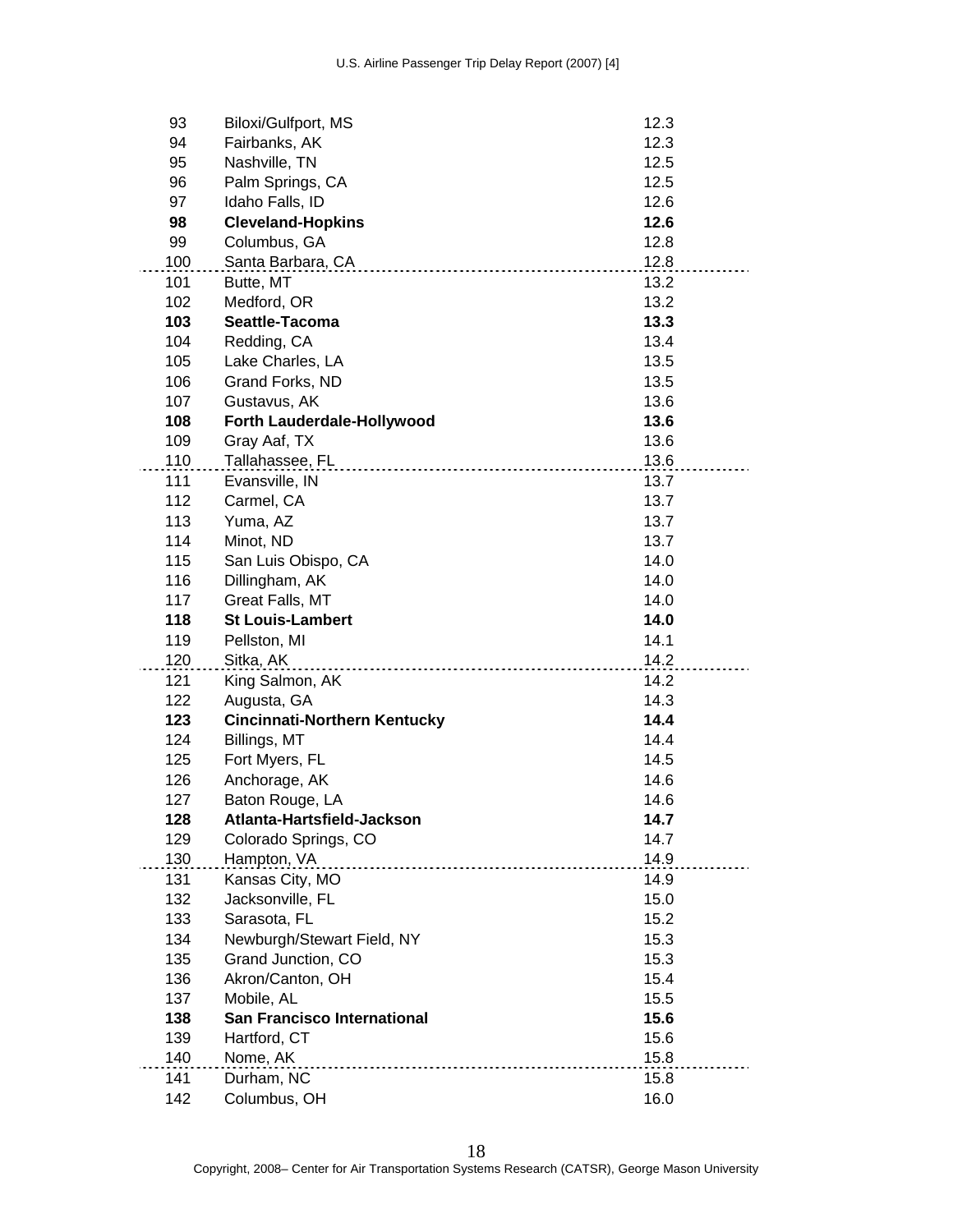| 143 | Knoxville, TN                                  | 16.0 |
|-----|------------------------------------------------|------|
| 144 | Eugene, OR                                     | 16.0 |
| 145 | <b>Denver International</b>                    | 16.1 |
| 146 | Little Rock, AR                                | 16.1 |
| 147 | West Palm Beach, FL                            | 16.1 |
| 148 | <b>Memphis International</b>                   | 16.2 |
| 149 | Borinquen, PR                                  | 16.3 |
| 150 | Chattanooga, TN                                | 16.3 |
| 151 | Fayetteville, AR - Northwest Arkansas Regional | 16.4 |
| 152 | Bozeman, MT                                    | 16.6 |
| 153 | Myrtle Beach, SC                               | 16.6 |
| 154 | Omaha, NE                                      | 16.6 |
| 155 | Fargo, ND                                      | 16.7 |
| 156 | Tulsa, OK                                      | 16.8 |
| 157 | Juneau, AK                                     | 17.0 |
| 158 | Arcata, CA                                     | 17.0 |
| 159 | Ketchikan, AK                                  | 17.2 |
| 160 | Savannah, GA                                   | 17.4 |
| 161 | Daytona Beach, FL                              | 17.5 |
| 162 | <b>Charlotte-Midway</b>                        | 17.5 |
| 163 | Manchester, NH                                 | 17.6 |
| 164 | Erie, PA                                       | 17.6 |
| 165 | Bismarck, ND                                   | 17.8 |
| 166 | <b>Miami International</b>                     | 17.8 |
| 167 | Dayton, OH                                     | 17.8 |
| 168 | Fort Walton Beach, FL                          | 17.9 |
| 169 | Adak Island, AK                                | 18.0 |
| 170 | Lubbock, TX                                    | 18.0 |
| 171 | Crescent City, CA                              | 18.1 |
| 172 | Oklahoma City, OK                              | 18.1 |
| 173 | San Juan, Puerto Rico                          | 18.2 |
| 174 | Montrose, CO                                   | 18.2 |
| 175 | Huntsville, AL                                 | 18.2 |
| 176 | Providence, RI                                 | 18.3 |
| 177 | Greenville/Spartanburg, SC                     | 18.4 |
| 178 | Flint, MI                                      | 18.5 |
| 179 | Indianapolis, IN                               | 18.6 |
| 180 | Norfolk, VA                                    | 19.1 |
| 181 | Gladewater/Kilgore, TX                         | 19.1 |
| 182 | Kotzebue, AK                                   | 19.2 |
| 183 | Elmira, NY                                     | 19.3 |
| 184 | <b>Pittsburg International</b>                 | 19.3 |
| 185 | Durango, CO                                    | 19.6 |
| 186 | Lexington, KY                                  | 19.8 |
| 187 | Rapid City, SD                                 | 20.0 |
| 188 | Wichita, KS                                    | 20.0 |
| 189 | <b>Washington-National</b>                     | 20.3 |
| 190 | Pensacola, FL                                  | 20.3 |
| 191 | Amarillo, TX                                   | 20.4 |
| 192 | Shreveport, LA                                 | 20.4 |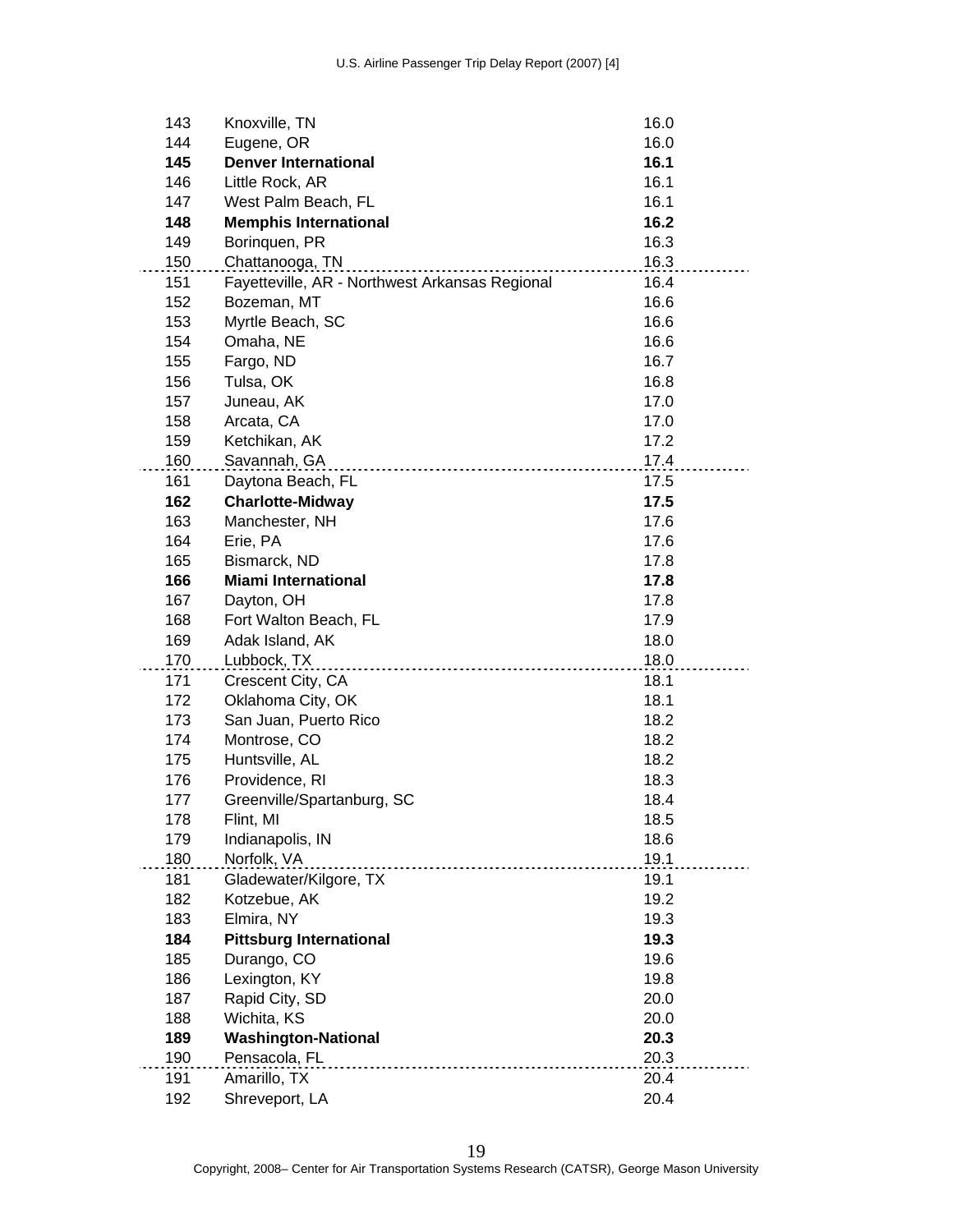| 193 | Detroit-Metropolitan Wayne           | 20.7 |
|-----|--------------------------------------|------|
| 194 | Cody/Yellowstone, WY                 | 21.0 |
| 195 | Albany, NY                           | 21.0 |
| 196 | Greensboro, NC                       | 21.0 |
| 197 | Philadelphia International           | 21.1 |
| 198 | Richmond, VA                         | 21.5 |
| 199 | <b>Minneapolis-St Paul</b>           | 21.6 |
| 200 | Hayden, CO                           | 21.6 |
| 201 | Barrow, AK                           | 21.7 |
| 202 | Sioux Falls, SD                      | 21.8 |
| 203 | Springfield, MO                      | 22.2 |
| 204 | Prudhoe Bay/Deadhorse, AK            | 22.4 |
| 205 | Milwaukee, WI                        | 22.4 |
| 206 | Scranton, PA                         | 22.6 |
| 207 | Lincoln, NE                          | 22.8 |
| 208 | <b>Boston-Logan</b>                  | 23.0 |
| 209 | Philadelphia, PA - Trenton/Mercer NJ | 23.1 |
| 210 | Buffalo, NY                          | 23.1 |
| 211 | Wrangell, AK                         | 23.2 |
| 212 | Binghamton, NY                       | 23.3 |
| 213 | Wichita Falls, TX                    | 23.4 |
| 214 | Charleston, SC                       | 23.6 |
| 215 | Rochester, NY                        | 23.7 |
| 216 | La Crosse, WI                        | 23.8 |
| 217 | Grand Rapids, MI                     | 24.0 |
| 218 | Syracuse, NY                         | 24.3 |
| 219 | <b>Washington-Dulles</b>             | 24.4 |
| 220 | Jackson Hole, WY                     | 24.4 |
| 221 | Abilene, TX                          | 25.0 |
| 222 | Bay City, MI                         | 25.1 |
| 223 | Westchester County, NY               | 25.1 |
| 224 | Waco, TX                             | 25.2 |
| 225 | Harrisburg, PA                       | 25.3 |
| 226 | Montgomery, AL                       | 25.4 |
| 227 | Madison, WI                          | 25.6 |
| 228 | Cyril E King, VI                     | 26.2 |
| 229 | <b>Dallas-Ft Worth</b>               | 26.4 |
| 230 | Des Moines, IA                       | 26.5 |
| 231 | Traverse City, MI                    | 26.6 |
| 232 | Columbia, SC                         | 27.4 |
| 233 | Lansing, MI                          | 27.7 |
| 234 | Vail, CO - Eagle County Airport      | 27.7 |
| 235 | Asheville, NC                        | 27.7 |
| 236 | Flagstaff, AZ                        | 27.9 |
| 237 | Kodiak, AK                           | 28.0 |
| 238 | State College/University Park, PA    | 28.3 |
| 239 | Petersburg, AK                       | 28.4 |
| 240 | Carlsbad, CA                         | 29.5 |
| 241 | Moline, IL                           | 29.5 |
| 242 | Bangor, ME                           | 29.8 |
|     |                                      |      |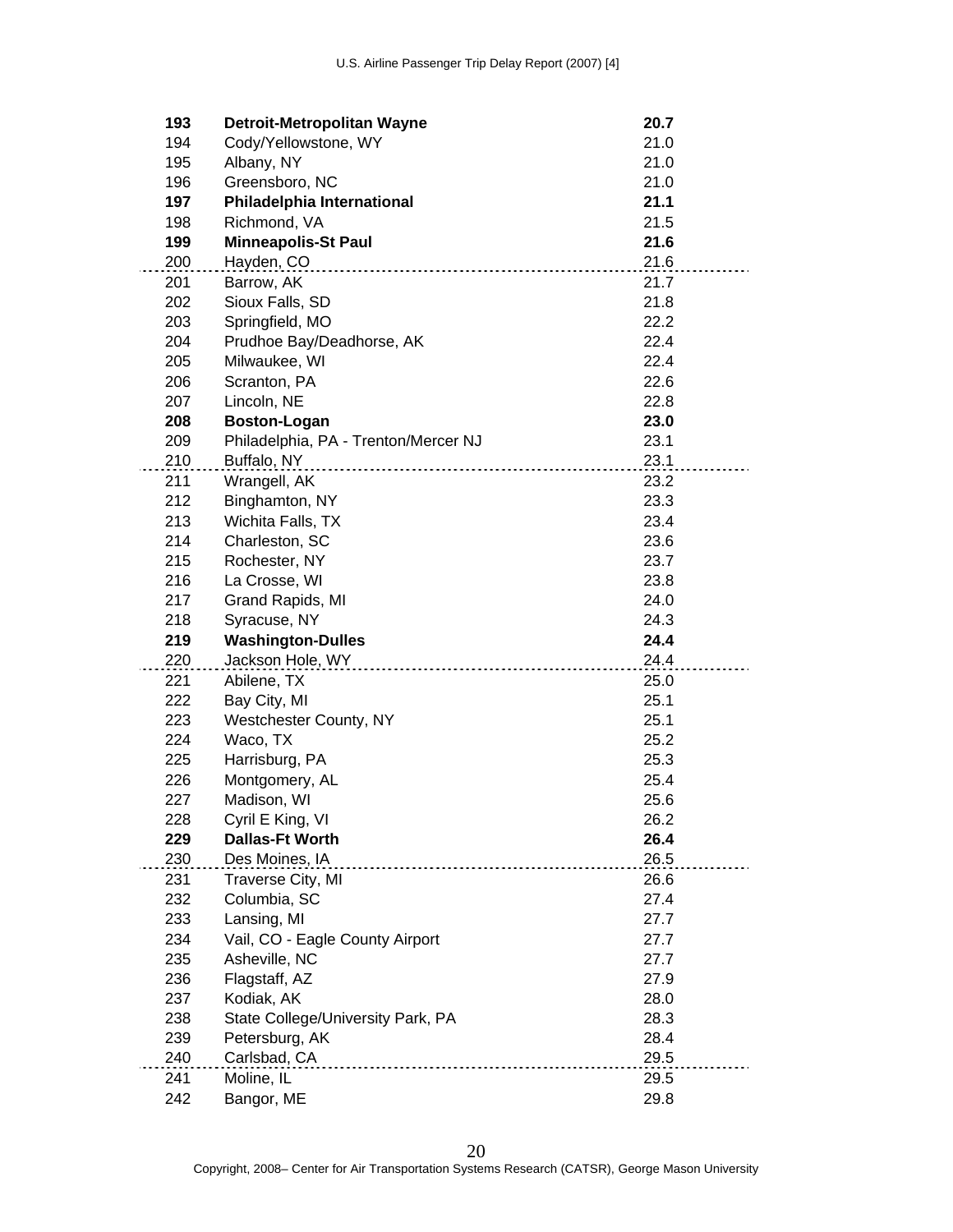| 243   | <b>Newark International</b>    | 29.9 |
|-------|--------------------------------|------|
| 244   | Charleston, WV                 | 30.6 |
| 245   | Cedar Rapids, IA               | 30.9 |
| 246   | Allentown, PA                  | 31.3 |
| 247   | Fort Wayne, IN                 | 32.0 |
| 248   | Gunnison, CO                   | 32.1 |
| 249   | Springfield, IL                | 32.1 |
| 250   | South Bend, IN                 | 32.3 |
| 251   | Burlington, VT                 | 32.7 |
| 252   | <b>New York-La Guardia</b>     | 32.9 |
| 253   | Peoria, IL                     | 33.1 |
| 254   | Green Bay, WI                  | 33.2 |
| 255   | Chicago-O'Hare                 | 33.9 |
| 256   | Duluth, MN                     | 34.2 |
| 257   | Appleton, WI                   | 34.2 |
| 258   | <b>New York-John F Kennedy</b> | 34.3 |
| 259   | Hancock, MI                    | 35.4 |
| 260   | Kalamazoo, MI                  | 35.7 |
| 261   | Rochester, MN                  | 37.0 |
| 262   | Bloomington, IL                | 37.7 |
| 263   | Eau Claire, WI                 | 38.2 |
| 264   | Stevens Point/Wausau, WI       | 39.0 |
| 265   | Roanoke, VA                    | 39.6 |
| 266   | Sioux City, IA                 | 41.1 |
| 267   | Portland, ME                   | 42.3 |
| 268   | Macon, GA                      | 43.9 |
| 269   | Waterloo, IA                   | 51.9 |
| 270   | International Falls, MN        | 53.2 |
| 271   | Bemidji, MN                    | 53.3 |
| 272   | Aspen, CO                      | 56.8 |
| 273   | Telluride, CO                  | 68.5 |
| 274   | Rhinelander, WI,               | 76.4 |
| 275   |                                |      |
| (Low) | Nantucket, MA                  | 78.8 |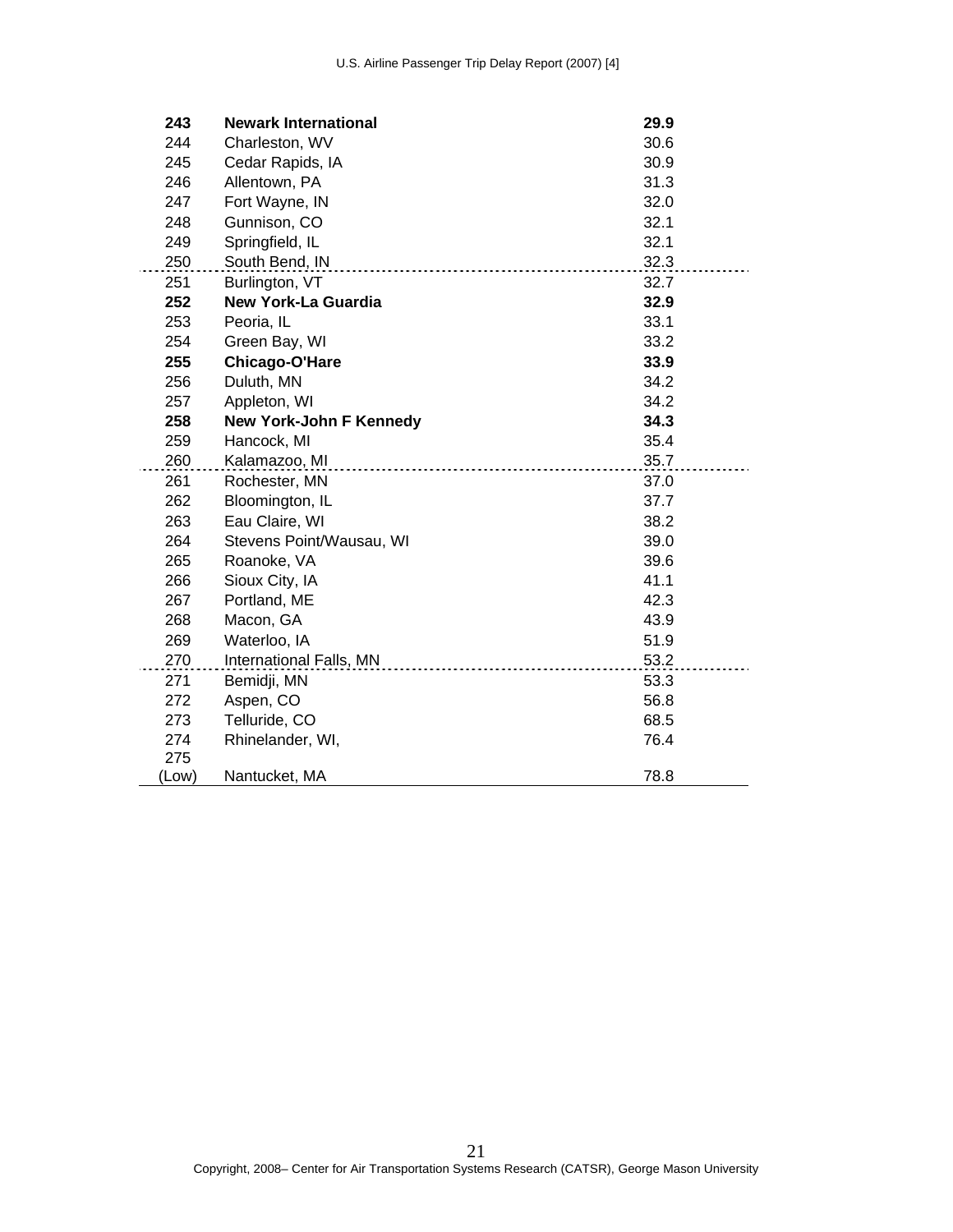**Monthly Totals 2007 Figure 1** 



Copyright, 2008– Center for Air Transportation Systems Research (CATSR), George Mason University 22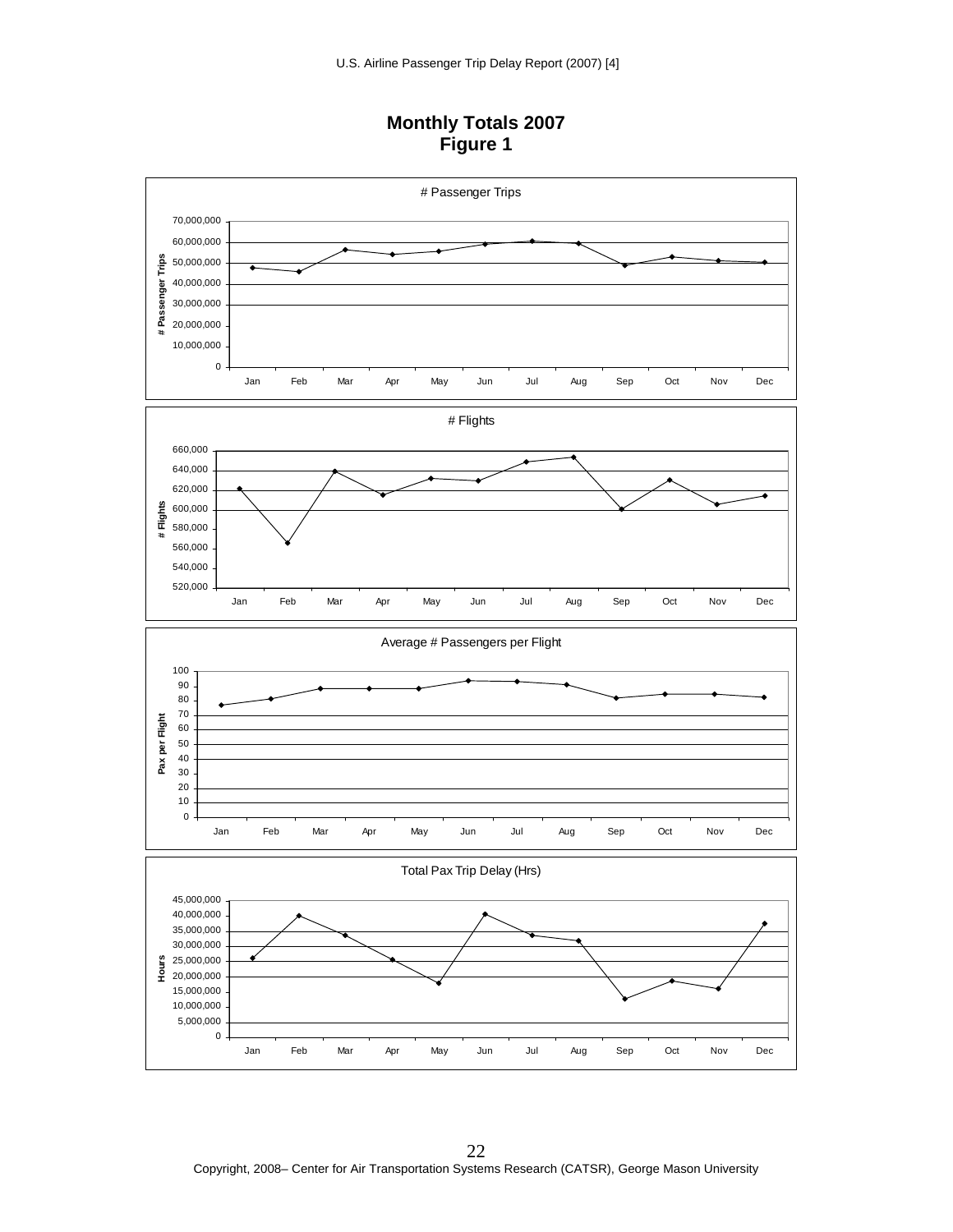#### **Monthly Average Passenger Trip Delay for Disrupted Passengers (Delayed, Cancelled, Diverted, Over-sold) Figure 2**

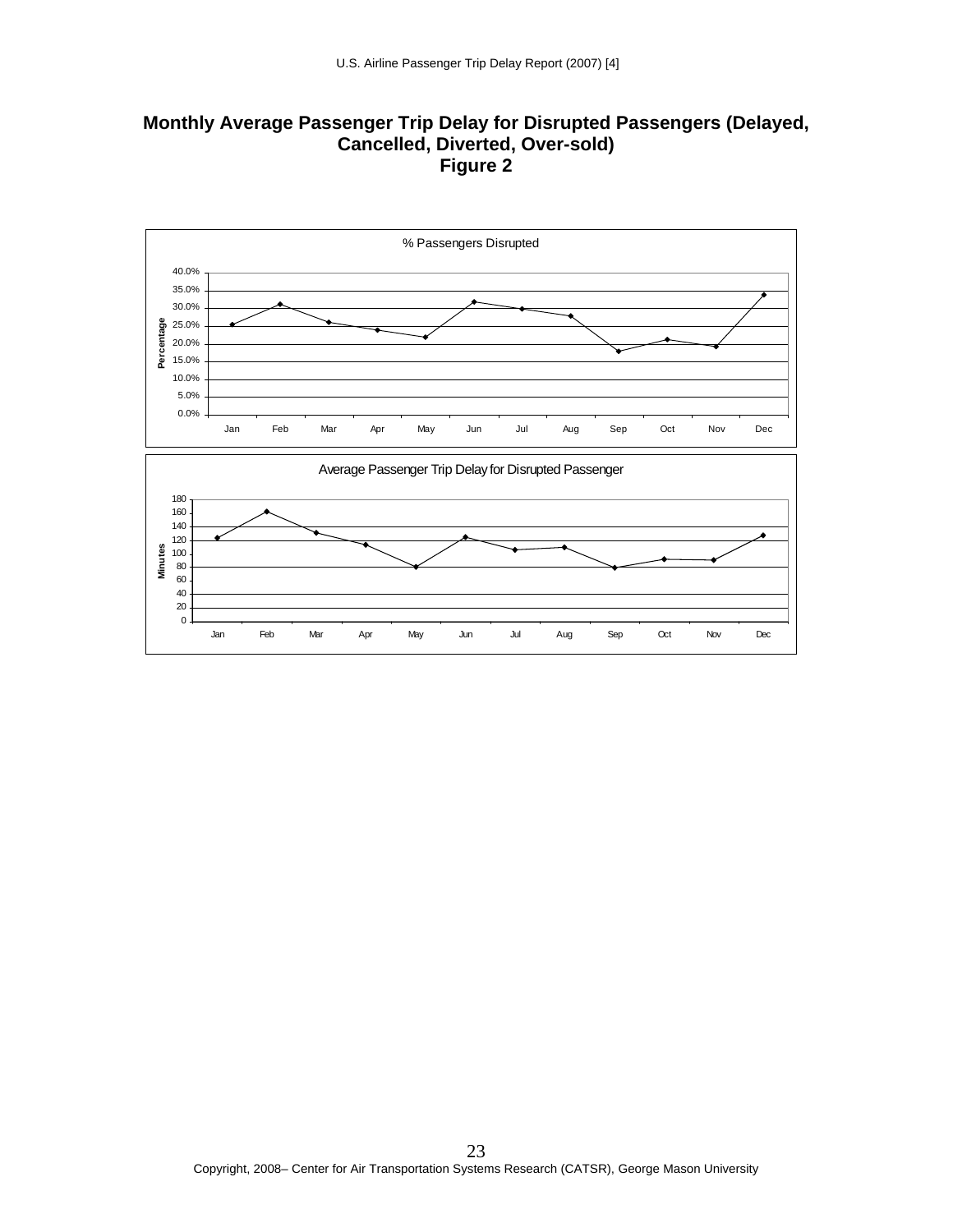#### **Monthly Average Passenger Trip Delay for Disrupted Passengers on Delayed Flights Figure 3**

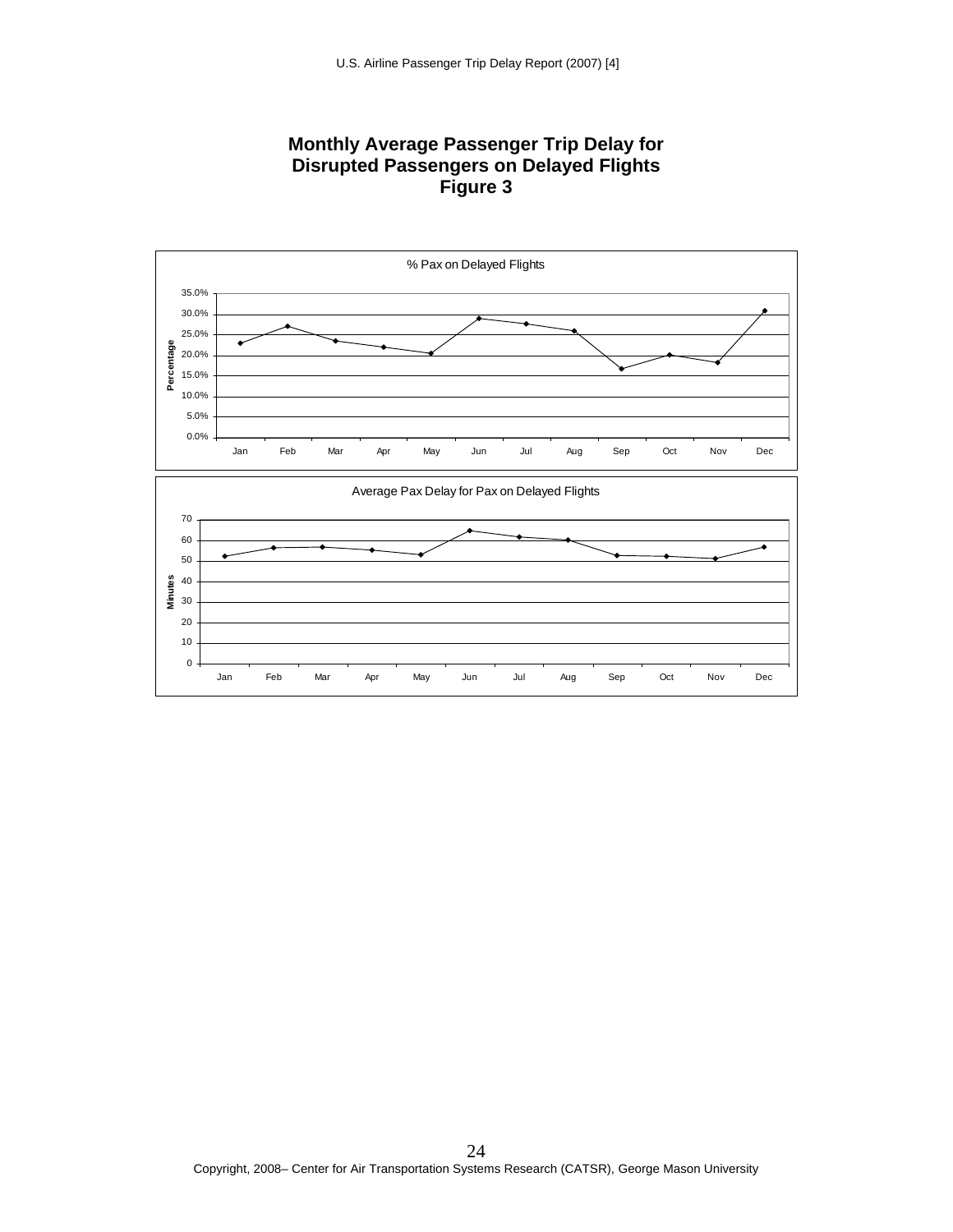

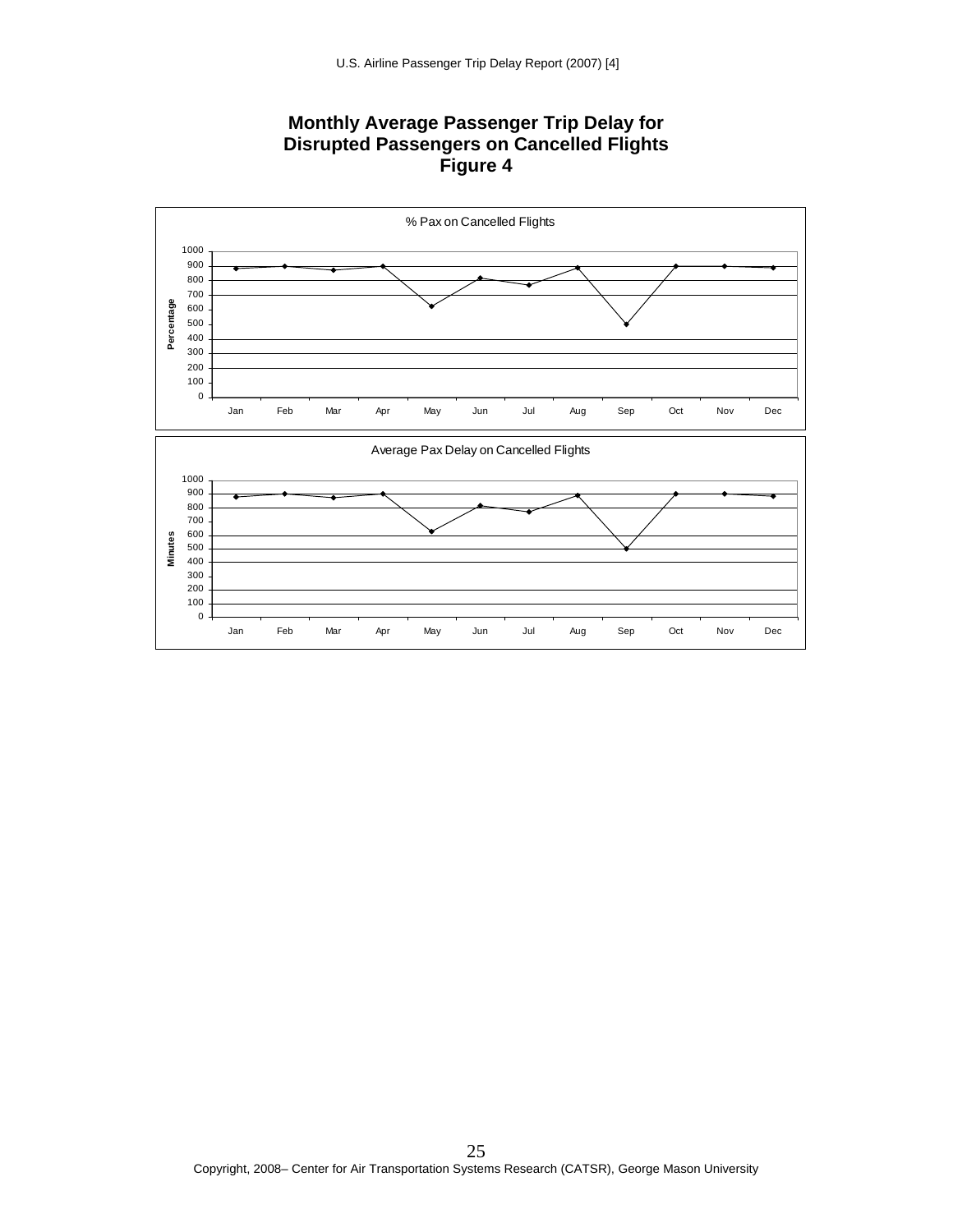#### **The Center for Air Transportation Systems Research**

The Center for Air Transportation Systems Research (CATSR), is housed in the Volgenau School of Information Technology & Engineering at George Mason University.

The Center is chartered to foster excellence in education and research in Air Transportation. Researchers and students in the Center specialize in the economic and system performance analysis of the Air Transportation System (ATS). Capabilities include:

- (1) Economic & System Performance of the NAS (e.g. industry structure, strategic opportunities, cost/benefit analysis, airline and passenger metrics)
- (2) Discrete Simulation Models of Airports (e.g. runways, taxiways, gates) and Airspace (e.g. departure/arrival procedures, NAS operations)
- (3) Discrete Simulation Models of Airport Terminals (i.e. passengers and baggage)
- (4) Probabilistic Safety Analysis (e.g. runway operations, wake vortex separation).

CATSR is a member of NEXTOR, an FAA Center of Excellence along with the Massachusetts Institute of Technology, University of California – Berkley, Virginia Tech, and University of Maryland.

CATSR provides services to the FAA, NASA, JPDO, NGATS Institute, NSF, NIST, FCC, Airlines, Airports, and Aviation Industry Partners.

**For more information, please contact Executive Director, Lance Sherry at 703-993-1711** 

#### **CASTR Advisory Board**

**Chair:** The Honorable Carol Carmody *(National Academy of Public Administration)* 

The Honorable Langhorne Bond *(former Administrator Federal Aviation Administration)*

The Honorable Kenneth Mead *(BakerBotts, LLP)* 

Jim Wilding *(former President Metropolitan Washington Airports Authority)*

Glenn McDougal *(President MBS Ottowa)*

Mike Lewis *(Boeing - ATM)* 

Dean Lloyd Griffiths (Dean Volgenau School of Information Technology & Engineering, George Mason University)

Ariela Sofer (Chair, Systems Engineering & Operations Research, Dean Volgenau School of Information Technology & Engineering, George Mason University)

#### **CATSR Research Staff**:

**Dr. George Donohue,** *Director, Professor SEOR Dept.*

**Dr. Lance Sherry,** *Executive Director, Assoc. Professor, Research SEOR Dept.*

Dr. C.H. Chen *Assoc. Professor, SEOR Dept.*

Dr. Rajesh Ganesan, *Assistant Professor, SEOR Dept.*

Dr. Karla Hoffman *Professor, SEOR Dept.*

Vivek Kumar, *Associate Researcher*

Dr. John Shortle *Assoc., Professor SEOR Dept.*

Dr. Russell Shaver, *Visiting Research Associate*